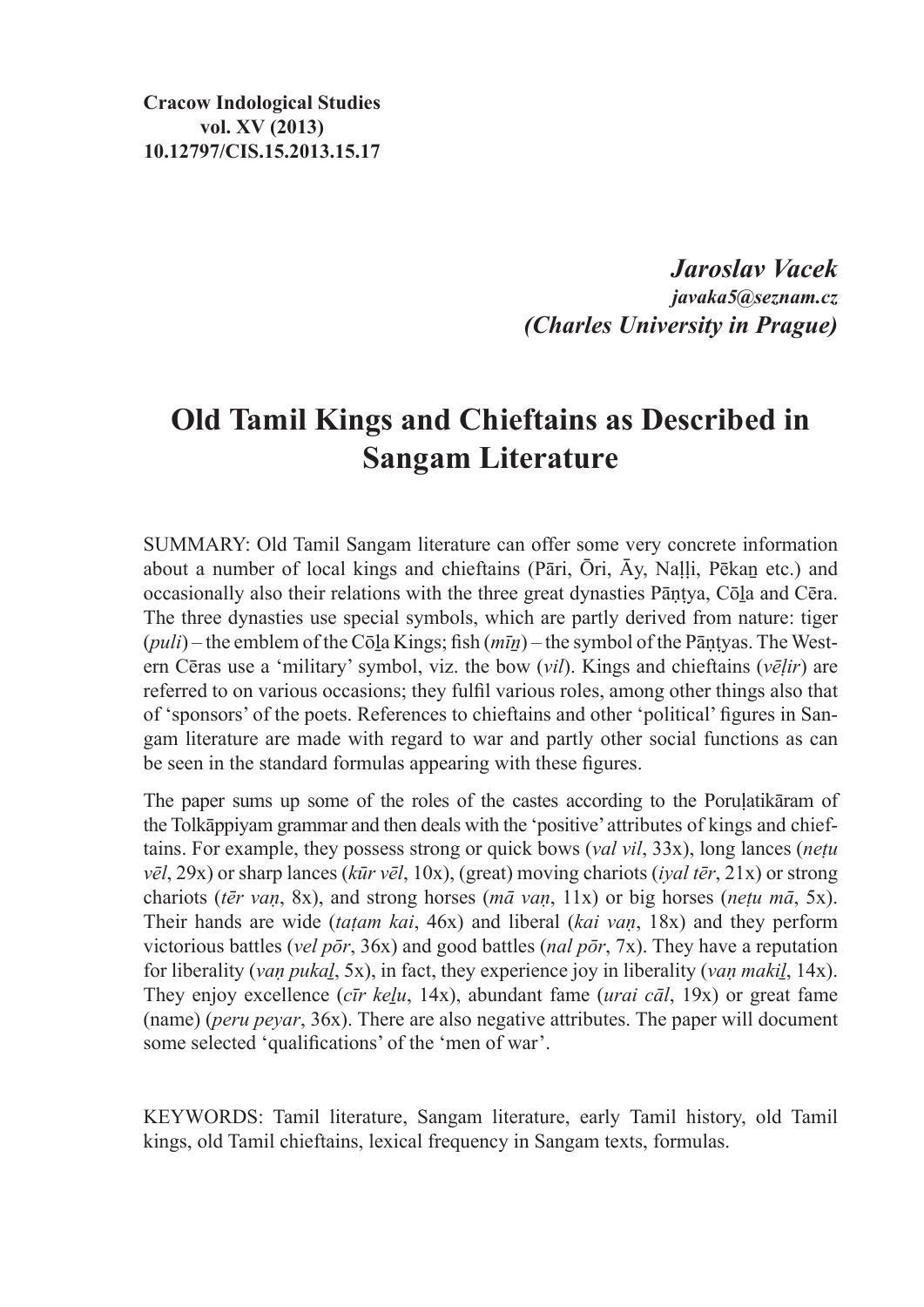## **0.**

Old Tamil social structure has been described in various texts published in the last hundred or so years. The government at both the capital and in the villages was described e.g. by N. Subrahmanian (1980). The individual royal families and the chieftains of the Sangam period were discussed in the volume on the *Historical Heritage of the Tamils* (Subramanian, K.D. and Thirunavukkarasu 2010). More recently the work of Rajan Gurukkal has dealt with the historical interpretation of the Sangam texts (Gurukkal 2010: 77ff.) and particularly with forest tribes (Gurukkal 2010: 121ff.). Detailed information and text references regarding the individual names and concepts are available with N. Subramahmanian (PPTI 1966). Most of these works include a broader picture on the basis not only of the Sangam Anthologies (*Eṭṭuttokai, Pattuppāṭṭu*) but also of the later texts of the Epics (*Cilappatikāram*, *Maṇimēkalai*).<sup>1</sup>

In the following paper we will concentrate on the specifically literary reflection the earlier Sangam Anthologies can offer in this respect. There is very concrete information about the area of South India called *tamilakam*,<sup>2</sup> or also just *tamil*. The social and 'political' situation is mostly described in the *puram* type of poems, but some information about the 'political' figures and their practices can also be found in the 'love poems' (*akam*), especially in the context of

<sup>1</sup> The Sangam epic poetry was thoroughly discussed with various literary implications and also aspects of social structure by Kailasapathy in his by now 'classical' work (1968). An interesting idea was voiced by K. K. Pillai (1979: 36), who speaks about 'quasi-historical literature' including not only the Sangam works, but also other later genres (*ulā, kōvai* etc.).

As for the term *tamilakam*, it appears only once in *Puranānūru*: *vaiyaka varaippil tamiḻakam* (Puṟa. 168,18) 'Tamiḻakam or the land of the Tamiḻar within the bounds of this world' (Rangaswamy 1968: 94).

For further textual references to the designation *tamilakam* and to *tamiḻ,* cf. Rangaswamy 1968: 94ff.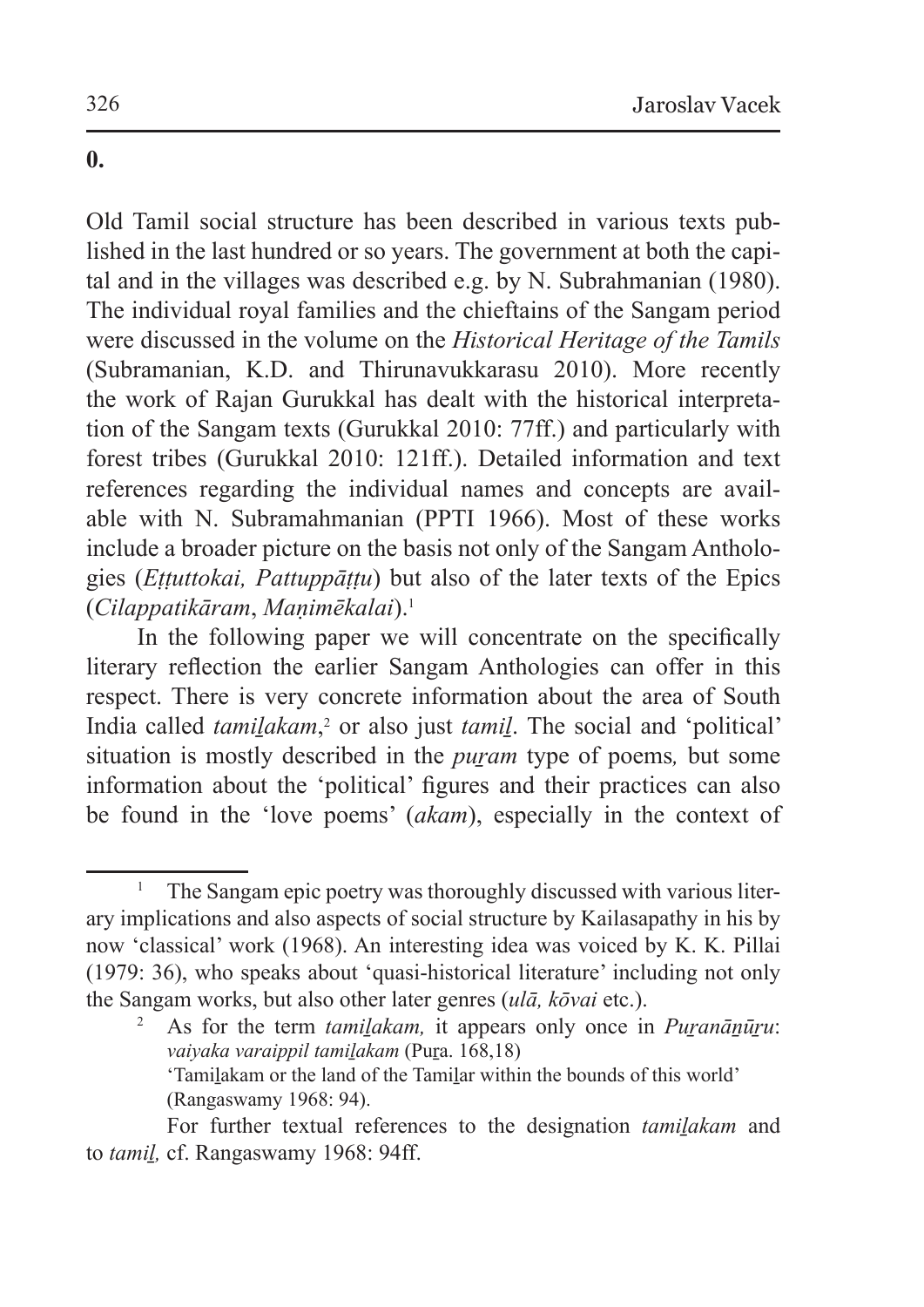'separation of lovers', due to the military engagement of the young man. Therefore, we can find interesting references to the three royal families Pāntiya, Cōla and Cēra (mostly scattered, except *Patirruppattu*) and to the local chieftains and their position on the 'political' scene. The former are traditionally called *mūvēntar*, though the term is not found in the texts of the anthologies (cf. below *mūvar*, *mūvir*).<sup>3</sup>

## **1. Social 'structure'—selected roles and attributes**

**1.0.** The social role of the rulers can be seen in the context of the other social groups and their roles. It is already in the Old Tamil grammar *Tolkāppiyam* that we can find the definition of some roles and attributes of the relevant social groups, which are obviously based on the concept of the four *varṇa*s, however, with some modifications—be it the Brahmanas (*antaṇar*), the kings (*aracar*), the traders (*vaicikan*॒),<sup>4</sup> the farmers (*vēḷāṇ māntar*) or the chieftains (*ēṉōr*, 5 or 'petty kings or chieftains'; Rangaswamy 1968: 97). The individual social groups are defined very clearly in the *Tolkāppiyam* and it may be of interest to compare various renderings of the text and also a few conflicting interpretations.

<sup>&</sup>lt;sup>3</sup> The PPTI refers to Pura. 110 and 111 s.v. *mūvēntar*, however, the form there is *mūvir* (Pura. 110,1) 'you three' (cf. below).

Note that the word for the 'king' is of Skt. origin! (*aracar/n* < Skt. *rājan-*) and the same goes for the 'trader' (Skt. *vaiśya-*). Ilakkuvanār (1963: 257, note 1) mentions the Sanskrit origin and underlines the fact that the word 'is rarely used even in the works of later period'. Cf. also below the relatively lower frequency of *aracar* and its derivatives in Sangam texts.

<sup>5</sup> This word does not occur in the PPTI, which has only *ēṉāti* (s.v.) 'title conferred by Tamil kings on their distinguished generals; a corruption of 'Śēnāpati''. Similarly TL has only *ēṉāti* 'an ancient title conferred by a king on his minister; general; soldier, warrior'. According to the TL, the word probably comes from Skt. *senādi*. But cf. Skt. *senāpati*, *senādhipati* (Monier-Williams, s.vv.). Cf. Subrahmanian (1980: 91ff.), who agrees that the word is a corruption from Skt. *senādhipati* (Subrahmanian 1980: 93). Further cf. below the various interpretations of the word.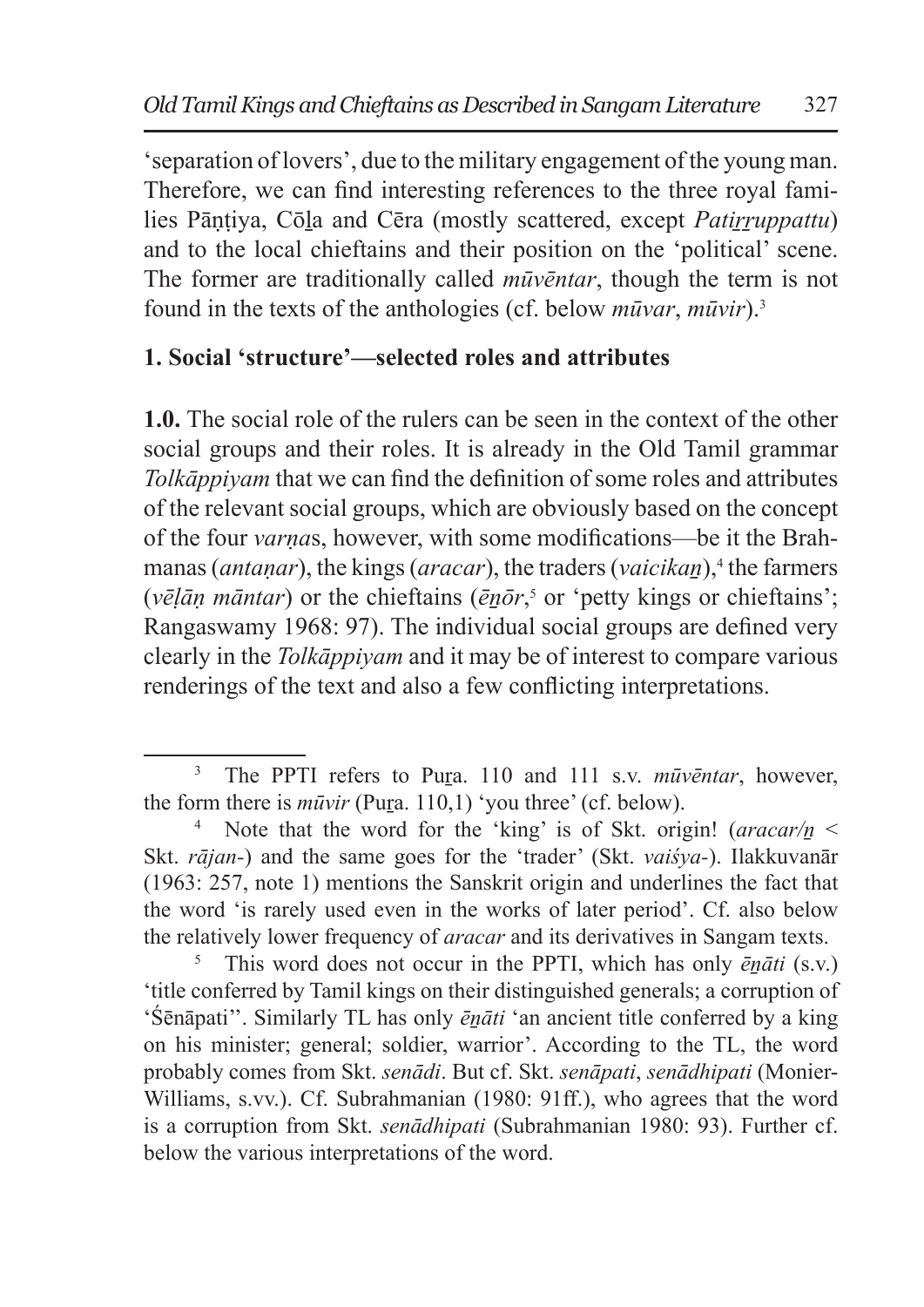#### **A. Possession of the Brahmanas**

*nūlē karakam mukkōl maṇaiyē / āyum kālai antaṇarkku uriya.* (Tol Poruḷ 615–71) (SVS 2004: No. 1570; Murugan 2000: No. 1562) (Poruḷ. No. 625, p. 463)

The sacred thread, the pitcher, the trident staff and the low wooden seat belong to "andhanar" if examined. (Ilakkuvanār 1963: 256; No. 625)

The sacred thread, pitcher, the trident staff, and the low wooden seat belong to the 'antanar' if examined. (SVS 2004: 611)

The sacred thread, pitchers in hoops, The trident staff and low wooden seat Are possessions proper to the brahmins. (Murugan 2000: 641)

The thread, the pot, the three-pronged staff and the sitting plank, when contemplated, belong to the brahmins. (Sundramathy and Manuel 2010: 584)

### **B. Symbols of sovereignty**

*paṭaiyum koṭiyum kuṭaiyum muracum / naṭai navil puraviyum kaḷiṟum tērum / tārum muṭiyum nērvaṉa piṟavum / terivu koḷ ceṅkōl aracarkku uriya.* (Tol Poruḷ 616–72) (SVS 2004: No. 1571; Murugan 2000: No. 1563)<sup>6</sup> (Poruḷ. No. 626, p. 464)

Weapon, flag, umbrella, drum, horse of studed pace, elephant, car, garland, crown, and such others be-fitting the kings of sceptre, well-versed in judgement shall have as their own. (Ilakkuvanār 1963: 256, No. 626; see also SVS 2004: 611)

<sup>6</sup> A summarising translation is offered by Rangaswamy (1968: 97): Army, flag, umbrella, trumpet, horse, elephant, chariot, crown, garland—all these belong to the crowned kings.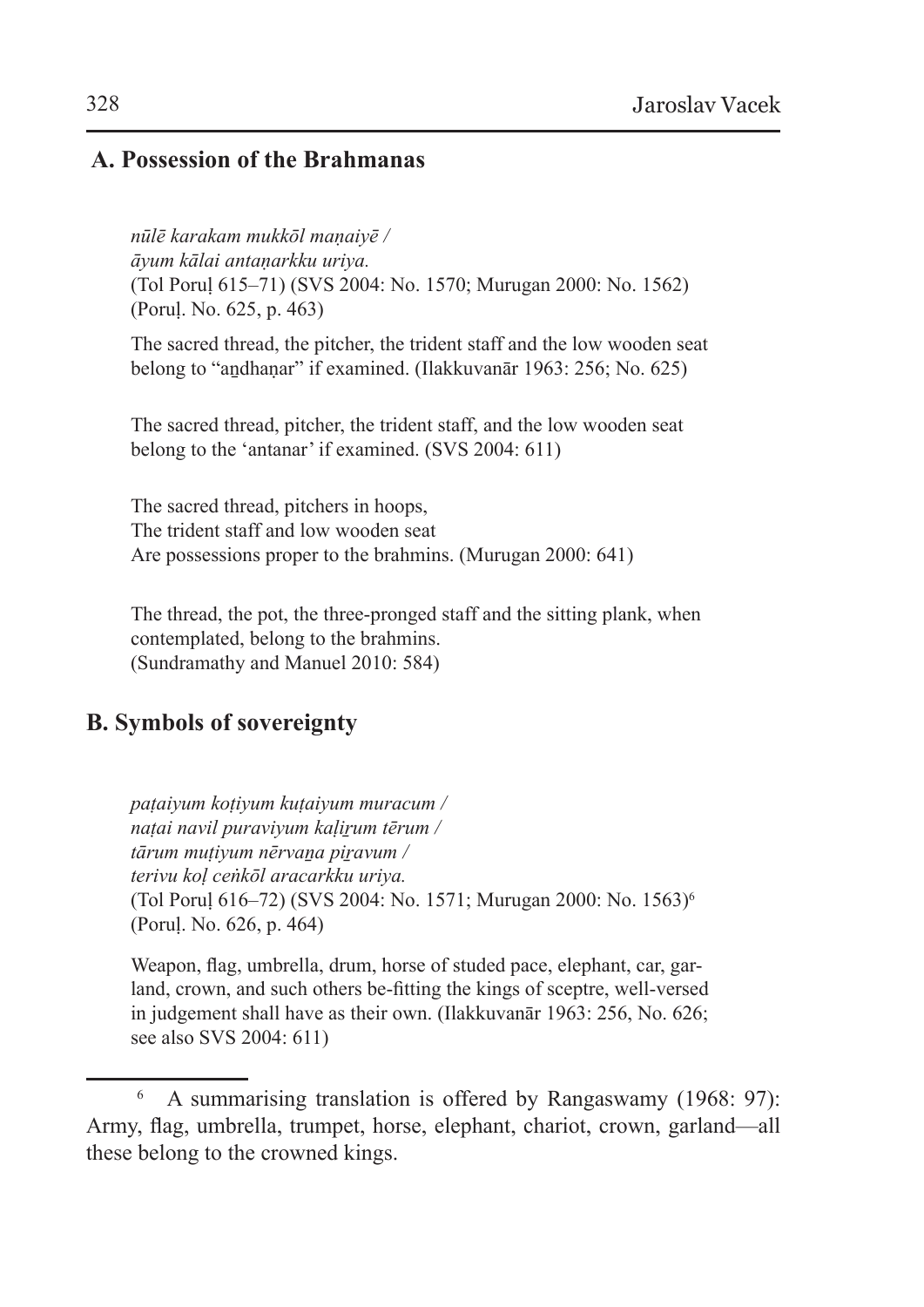The monarchs wielding the just sceptre Do hold as symbols of sovereignty Army, royal banner, umbrella, Drum, swift horse, elephant, chariot, Garland, crown and such of these. (Murugan 2000: 641)

The army, the flag, the umbrella, the drum, the horse with the gait, the elephant, the chariot, the garland, the crown and other suitable things belong to the kings possessing scepter. (Sundramathy and Manuel 2010: 585)

And it is to be noted that the kings can also use what the Brahmins (*antaṇar*) use (SVS 2004: 611, No. 1572; Murugan 2000: 641, No. 1564), but the Brahmins cannot claim rulership according to one interpretation of the text (*antaṇarkku aracu varaivu iṉṟē*; <sup>7</sup> SVS 2000: 611, No. 1574; not available in Murugan 2000: 642). On the contrary, most other translations interpret the line differently. Ilakkuvanar (Ilakkuvanar 1963: 258, No. 637) translates: "The ruling over a state is not forbidden to 'andhanar'." Murugan has the same Tamil text under his No. 1574 (p. 644) below after the 'Farmers', and in his translation he maintains that 'The brahmins do not stand removed from the claim to rulership'. Similarly Sundramathy and Manuel (2010: 590, No. 627) translate as 'The brahmins are not denied the right or ruling.' They add the comment: 'Rarely the brahmins may also rule over a kingdom.'

## **C. Traders**

*vaicikaṉ peṟumē vāṇika vāḻkkai.* (Tol Poruḷ 622–78) (SVS 2004: No. 1578; Murugan 2000: No. 1569) (Poruḷ. No. 632, p. 468) 'vaisikan' will have the mercantile life. (Ilakkuvanār 1963: 257, No. 632) The vaicikan class will live on trading. (SVS 2003: 613) Vaicikaṉ class draw their living

The edition has a variant of the text: *antanālarkku aracu varaivu inrē* (Poruḷ. No. 637, p. 470), which is also followed by Murugan (2000: 641) and Sundramathy and Manuel (2010: 685).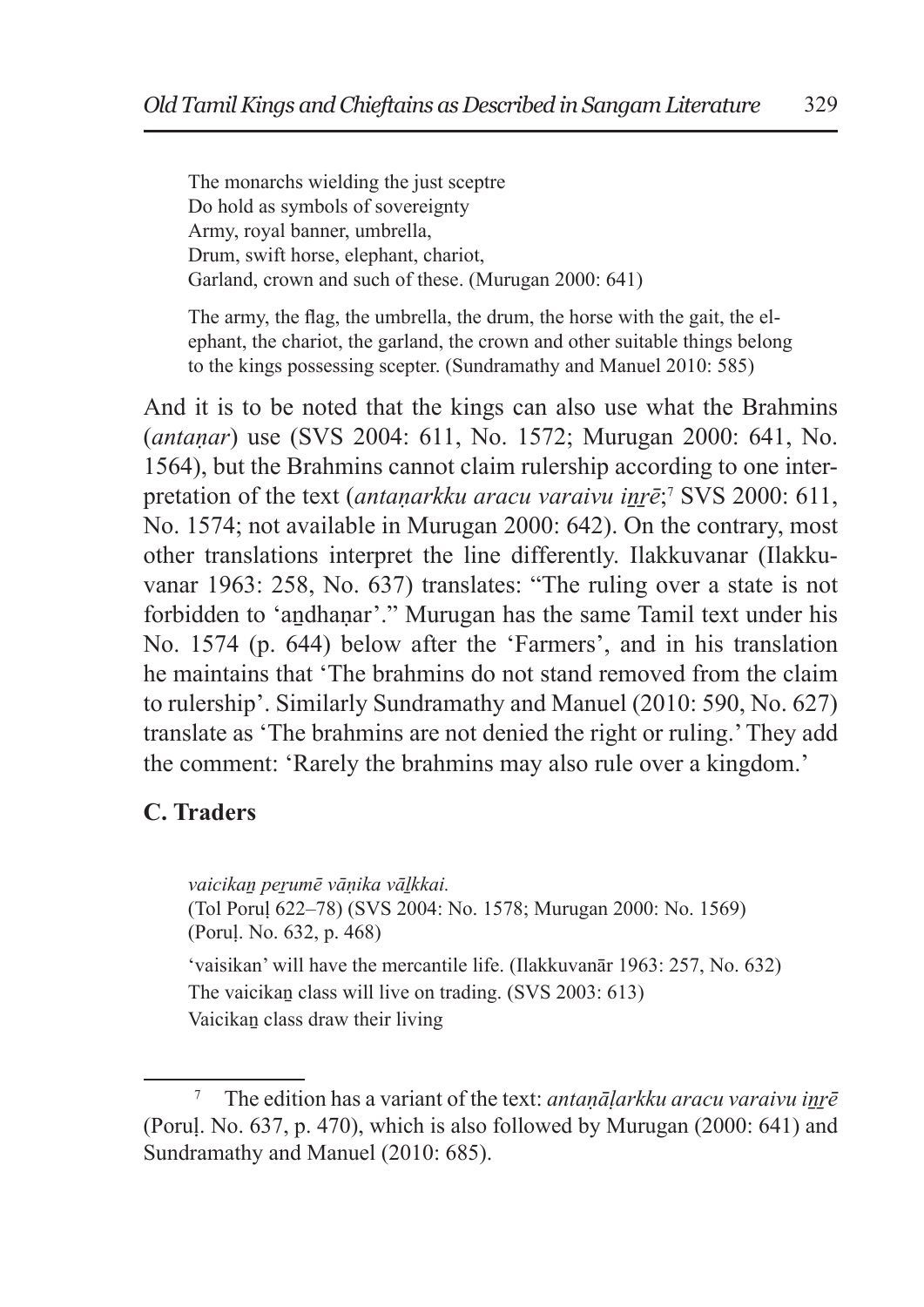On the occupation of trade. (Murugan 2000: 643) The *vaiciyan* (merchant) lives by trade. (Sundramathy and Manuel 2010: 588)

*kaṇṇiyum tārum eṇṇiṉar āṇṭē.*

(Tol Poruḷ 624–80) (SVS 2004: No. 1580; Murugan 2000: No. 1571) (Poruḷ. No. 634, p. 469)

They will have the right of the wearing 'kanni' and 'thār'. (Ilakkuvanār 1963: 257, No. 634)

The traders have right of wearing wreaths and garlands. (SVS 2003: 613) The honour of wearing wreaths and garlands too The tradesmen have a claim to. (Murugan 2000: 643)

Wearing designatory flowers and garlands is allowed for the merchants. (Sundramathy and Manuel 2010: 589)

### **D. Farmers (***vēḷāḷar***)**

*vēḷāṇ māntarkku uḻutūṇ allatu / il eṉa moḻipa piṟa vakai nikaḻcci.* (Tol Poruḷ 625–81) (SVS: 1581; Murugan: 1572) (Poruḷ. No. 635: 469)

The peasants shall have no other duties except the duty of tilling the soil and earning the food thereby. (Ilakkuvanār 1963: 258, No. 635); cf. also SVS p. 613)

The *vēḷāḷar* class take to no occupation But farming and cultivation. (Murugan 2000: 644)

For the agriculturists there is no other type of action except ploughing the land and producing food. (Sundramathy and Manuel 2010: 590)

*vēntu viṭu toḻiliṉ paṭaiyum kaṇṇiyum / vāyntaṉar eṉpa avar peṟum poruḷē.* (Tol Poruḷ 626–82) (SVS: 1582; Murugan: 1569) (Poruḷ. No. 636, p. 469)

They will have the right of carrying weapons and wearing garlands when they are engaged by the kings in the affairs of the state. (Ilakkuvanār 1963: 258, No. 636)

The farmers have right of carrying weapons and wearing wreaths when they go on missions of the state. (SVS p. 613)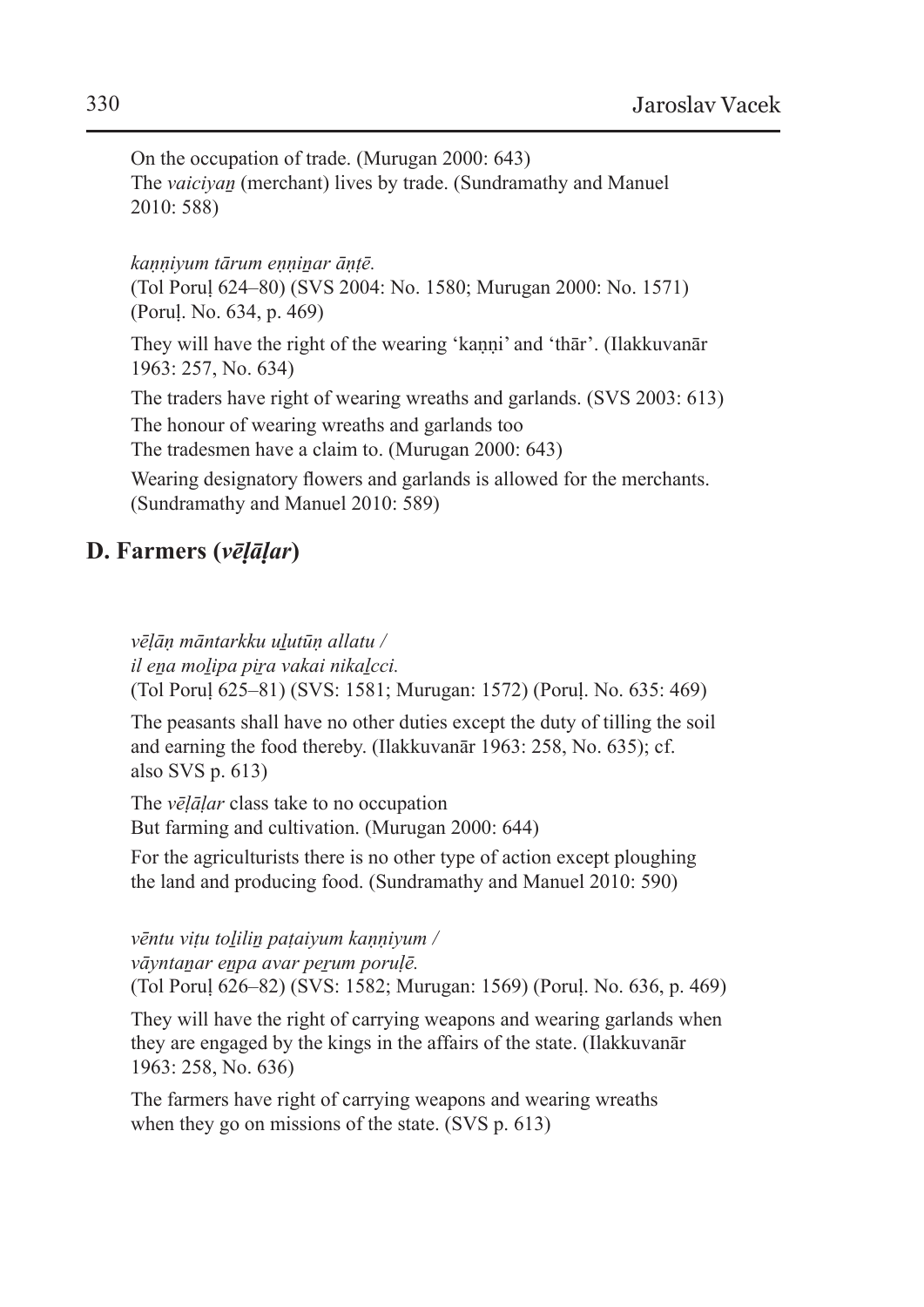Weapons of war and wreaths to wear The *vēḷāḷar* have access to As they go on missions of the state. (Murugan 2000: 644) *Vēḷāḷar* can also possess weapons and designatory

flowers when they are engaged as warriors by the king. (Sundramathy and Manuel 2010: 590)

## **E. (Ruling) Chieftains**

*villum vēlum kaḻalum kaṇṇiyum / tārum mālaiyum tērum māvum / maṉ peṟu marapiṉ ēṉōrkkum uriya.* (Tol Poruḷ 628–84) (SVS: 1583; Murugan: 1575; Poruḷ. No. 638, p. 470)<sup>8</sup>

Bow, lance, anklet, flower, garland, wreath, car and sword—these belong to the petty kings. (Ilakkuvanar 1963: 258, No. 638)

The chieftains will have bow, spear, anklet, wreath, garland, neck ornaments, chariot and horse. (SVS p. 613)

The others [ruling chieftains] have claim to

Bow, spear, anklet, wreath,

Garland, neck ornaments, chariot and horse. (Murugan 2000: 645)

The bow, the spear, the anklet, the flower, the garland, the chain (*āram*), the chariot and the horse are allowed to the others also if granted by the king. (Sundramathy and Manuel 2010: 591)<sup>9</sup>

*aṉṉar*<sup>10</sup> *āyiṉum iḻintōrkku illai.* (Tol Poruḷ 629–85) (SVS: 1584; Murugan: 1577) (Poruḷ. No. 639, p. 470)

<sup>8</sup> A summarising translation is offered by Rangaswamy (1968: 97): Bow, spear, anklet, garland, chariot, sword—all these belong to petty kings or chieftains.

<sup>&</sup>lt;sup>9</sup> Sundramathy and Manuel (2010 :591) interpret the term  $\bar{e}n\bar{o}r$  as 'others'. They also refer to Iḷampūraṇar' interpretation as 'merchants and agriculturists', and Pērāciriyar's interpretation as 'chieftains' (kurunila *mannar*).

<sup>10</sup> Sundramathy and Manuel (2010: 591) comment that *aṉṉar* refers to *ēṉōr* in the previous *cūttiram*.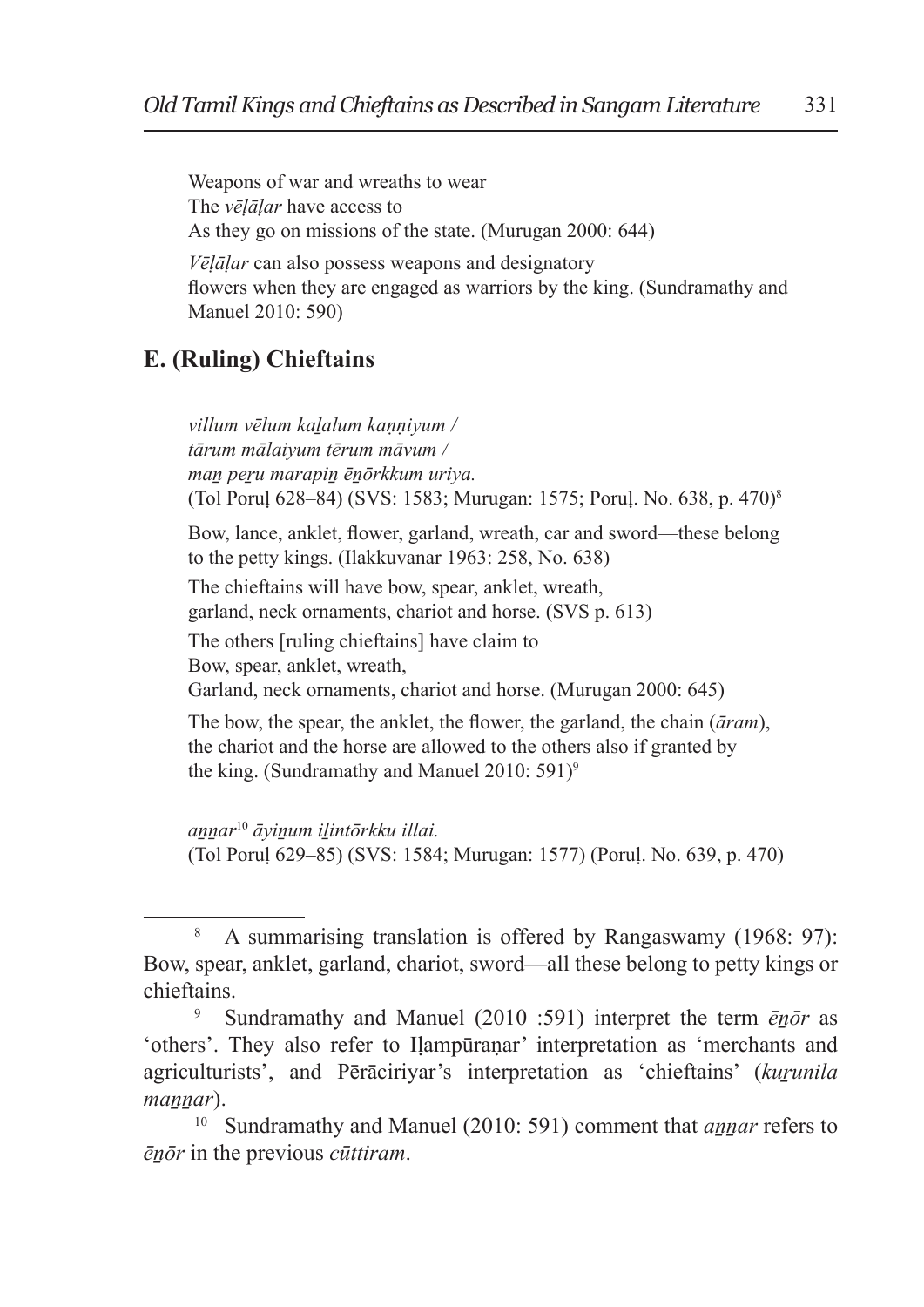The low-born shall not have the right of possessing these even though they are in similar positions. (Ilakkuvanar 1963: 258, No. 639)

For the low-born people though they are in similar position, they shall not have the right of possessing the above mentioned things. (SVS 2004: 613)

Fall in standing witnessed The chieftains above [1575] Are not entitled to the possessions said. (Murugan 2000: 645)

People inferior than the fours castes cannot be given the above mentioned honours even if they possess wealth (Sundramathy and Manuel 2010:591).

#### **2. The 'ruling' scene**

The early 'ruling' scene of South India has been thoroughly described, among others, by K. N. Sivaraja Pillai (1932), N. Subrahmanian (1980) and in a number of further studies.<sup>11</sup> The following analysis summarises the 'literary reflection' of the ancient situation on the background of the above-specified social roles of the individual groups. The basic types of rulers will be in the focus of attention, starting with the traditional dynasties and finishing with minor rulers and chieftains. It is a basic survey of the main characteristic features and the topic could and should be studied in greater detail in future, including a systematic survey of the literary references.

 $11$  E.g. V. Balambal (1998) deals with some special questions as they are reflected in the Sangam texts: the Cēra-Cōḻa antagonism (Balambal 1998: 19–23), crime and punishment (Balambal 1998: 49–57) or the *saptāṅga*  theory and state in the Sangam period (Balambal 1998: 73–78). R. Gurukkal (2010) makes a more specific analysis of the roles and functions of the individual figures. Concerning 'the *vēntar* level of political power', Gurukkal (2010: 128) speaks about 'the redistributive social relationship', which according to him 'involved some kind of a simple hierarchy from the *vēntar* to the *kuṭimākkaḷ*'. The term *kuṭimākkaḷ* is not used in the texts. Gurukkal (2010: 126) renders it as 'settlers' (TL does not mention this phrase either).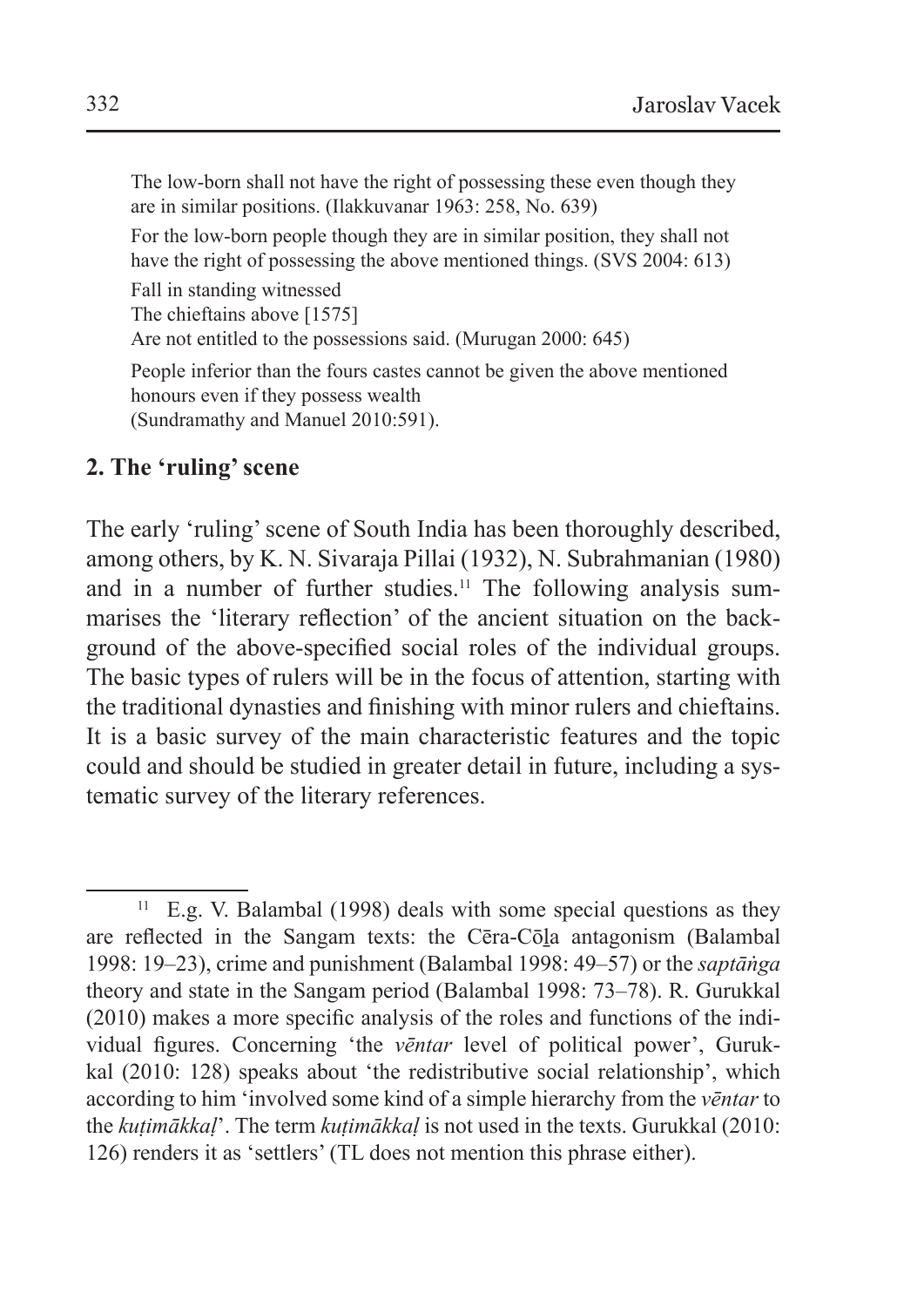## **A. Three main kingdoms**

The three Tamil kingdoms were studied repeatedly from various points of view.12 Two of the three Tamil kingdoms, the Cōḻas and the Pāṇṭiyas, use nature signs as their 'political' symbols, only the Cēras use a more specifically military symbol:

Tiger (*puli*) – emblem of the Cōḻa Kings Fish  $(m\bar{u})$  – emblem of the Pāntiyas Bow (*vil*) – emblem of the Cēras

These emblems can occasionally be used in the metaphorical expression of the Sangam poems, cf. e.g. the Pāntiya King overcoming the 'bow with the tiger' (*puliyoṭu vil nīkki*; Kali. 104,3), i.e. overcoming the Cēras (*vil*) together with the Cōlas (*pulivotu*).<sup>13</sup>

As mentioned above, *mūvēntar* is a traditional term for the three Tamil dynasties, but the texts of the Anthologies use the terms *mūvar*  (**8x**) or *mūvir* (**2x**), which can have a number of attributes (cf. below).

#### **Occurrences of the terms:**

*mūvēntar* (0x) *vs. mūvar* (8x; from that 1x mūvarai, Pura. 137,2; 1x mūvaroṭu, Tiru. 167) – 'the three (Tamil) kings'*mūvir*   $(2x; Pura. 109.2; 110.1) - 'you three (Tamil) kings'$ 

<sup>&</sup>lt;sup>12</sup> Early systematic descriptions of the Tamil kingdoms and their social life can be found e.g. in Srinivas Iyengar (1929: 486ff.) or Sivaraja Pillai (1932: 67ff.). The three kingdoms (*mūvar*) are also discussed with reference to Sangam Anthologies by Rangaswamy (1968: 97ff.). 'Tamil literature as a source material of history' is discussed by K.K. Pillai (1979: 17ff.), who also offers a brief survey of the Tamil kingdoms including minor chieftains (Pillai 1979: 23–29). For a more recent basic survey and interpretation of some of the interesting points, cf. Swaminathan (2010) concerning the Cēras, Umamaheswari (2010) concerning the Pāṇṭiyas and Govindarajan (2010) concerning the Cōlas. Further cf. Ramachandran 1974: 12ff.

<sup>&</sup>lt;sup>13</sup> For more references to this symbolical use of the 'tiger' as the Cōla emblem, cf. Subrahmanian 1966: 581: Kali. 104,3; Pura. 157,12; 174,17; 202,20; Paṭṭi. 135, and also in later texts.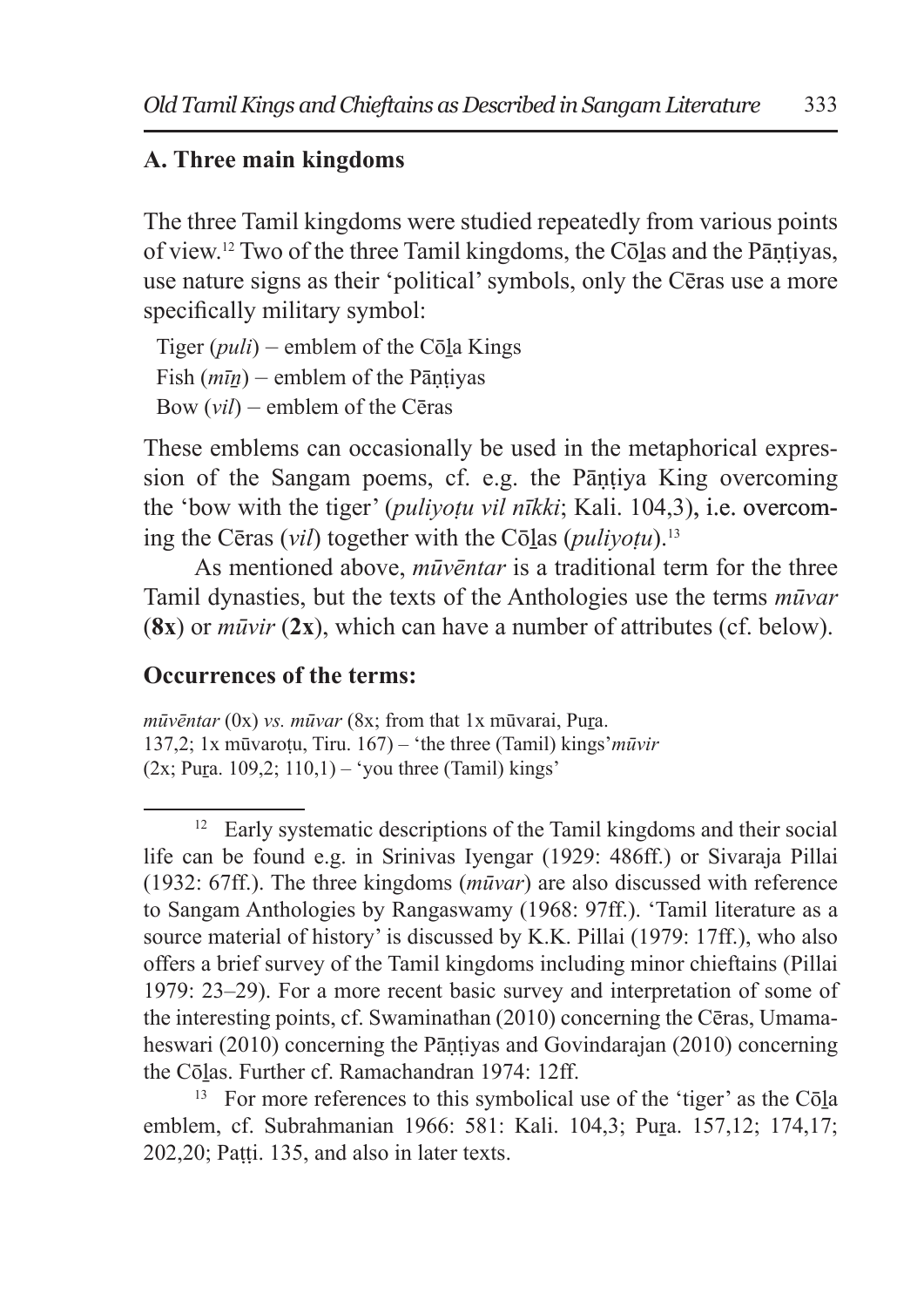The words are used in very clear contexts as a part of an appeal:

*aḷitu ō tāṉ ē pāriyatu paṟampu ē* (Puṟa. 109,1) *naḷi koḷ muraciṉ mūvir um muṟṟiṉum* (Puṟa. 109,2)

Lit., 'Oh, it is a pity, the (mountain) Parampu of Pāri  $(1)$ if all three (of you) lay siege (of it) with fame-having (big) war drums' (2)

Some attributes can occur more than once, e.g.

*viral kelu* (4x) victory-having, e.g.:

*iraṅku muraciṉ iṉam cāl yāṉai* (Puṟa. 137,1) *munnīr ēṇi viṟal keḻu mūvarai* (Puṟa. 137,2)

'the three (kings) having victory up to the sea boundary (2) with sounding war drums and herds of many elephants' (1)

*tamiḻ keḻu* (**2x**):

*tamiḻ keḻu mūvar kākkum* (Aka. 31,14) *moḻipeyar tēetta pal malai iṟantu ē* (Aka. 31,15)

'having gone beyond the many mountains of countries with various language (15) protected by the Three Kings who rule (lit. have) the Tamil (land)' (14)<sup>14</sup>

## **B. Kings and other rulers**

The Sangam texts have a number of terms used for kings, rulers and/ or chieftains:

*vēntu* king, kingdom, royalty (PPTI s.v.) (VIS s.v.: kingship 26x, king(s) 4x; SVS 1972 s.v.: king 2x) (Total 78x without case suffixes) *vēntan/r* king (crowned monarch); Indra (not in the Sangam) (PPTI s.v.)  $(-r: 69x; -n: 51x = 120x)$ 

<sup>14</sup> Vēṅkaṭacāmināṭṭār interprets as *tamiḻ nāṭṭiṉaiy āḷum mūvar* 'the three (kings) ruling the Tamil land'. Cōmacuntaraṉār interprets more symbolically as *tamiḻp paṇpu poruntiya cēra cōḻa pāṇṭiyar ākiya mūṉṟu muṭi maṉṉarum*. The former interpretation seems to be more suitable.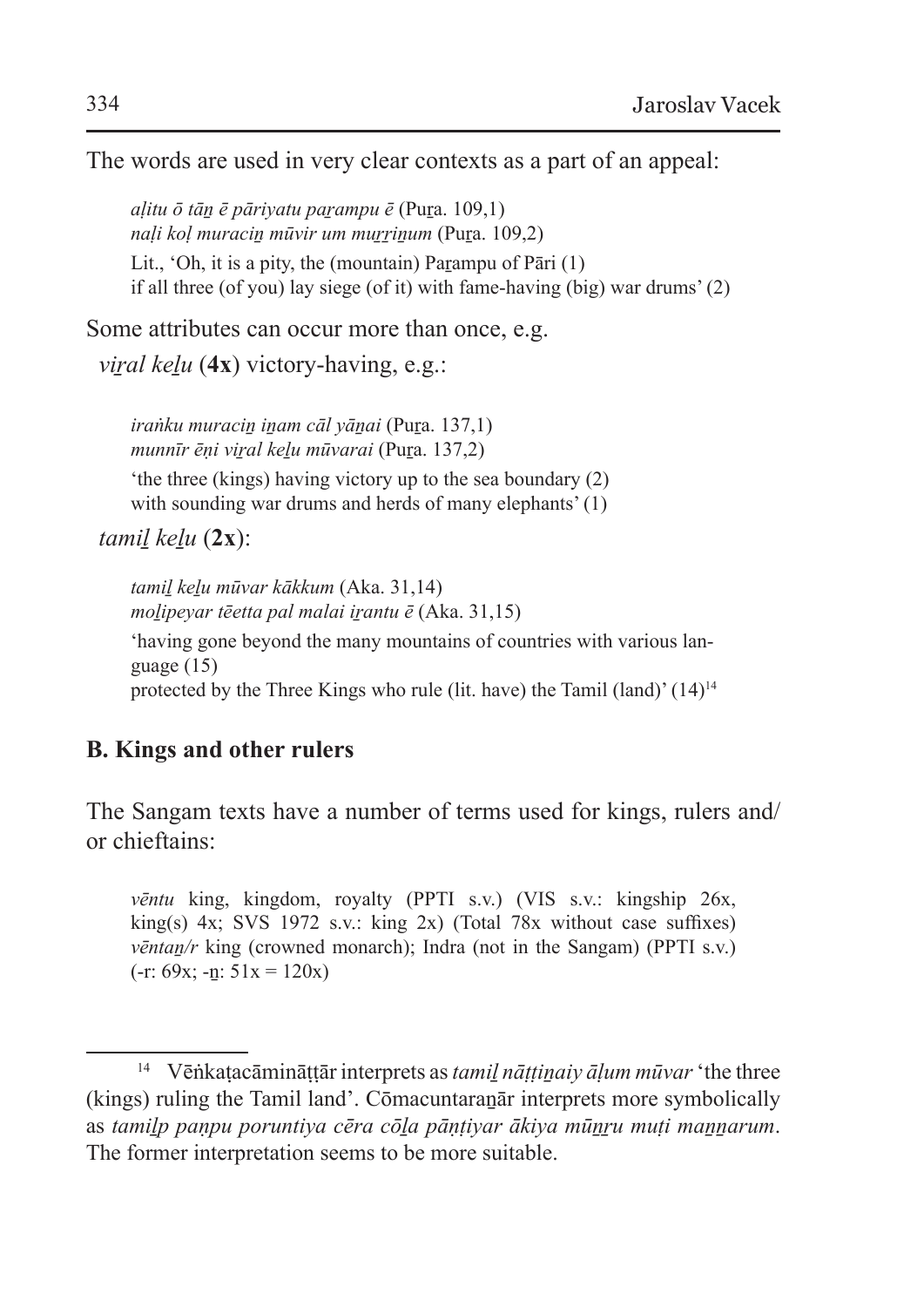*maṉṉaṉ/r* king(s) (PPTI s.v.) (-r: 50x; -ṉ: 16x = 66x) (VIS s.v., PPTI s.v.: only 'king'; SVS 1972 s.v.: 1x 'chief' in singular – Aka. 209,12; 7x 'king' in plural $1^{15}$ 

*aracaṉ/r* king(s) (*araca* 1x; *-r*: 5x; *-ṉ*: 4x = **10x**) (< *rājan-* ); plus forms with palatalized second syllable: *araicu* (9x, from that 2x: *araicin*), *araican* (**1x**, Kali. 130,4), *araicar* (**1x**, Naṟ. 291,3)

 $k\bar{\sigma}$  king (34x) (most of the occurrences in Pura. 18x; then Pati. 9x; Akam texts have only a few occurrences – Kali.  $2x$ ; Nar.  $1x$ <sup>16</sup>

<sup>15</sup> Note that in the later language there were synonymous pairs (PPTI s.v. *mannar*):

*mannar kō* 'King of kings' (Cilap. XXVII,67; XXX,95; XXX,118 = Ceṅkuttuvan):

> *mannar kōmān* 'King of kings' (Cilap. XXV,94 = Ceṅkuṭṭuvan); *mannan mannan* 'King of kings' (Cilap. XXVI,5).

<sup>16</sup> The Sangam total is given as  $31x$  by Lehmann and Malten (1992, s.v.), however, in some verses the word appears twice. The lexeme *kō* also means 'cow' (borrowing from Sanskrit), e.g. Kali. 103,37 (cf. also PPTI s.v.; with a different numbering of the verse, 103,36) and 107,3 (in the form *kōvinattār* 'herdsmen'; not in the TL). The word  $k\bar{o}$  can also mean 'father' (TL s.v.  $k\bar{o}3$  4.), e.g. Kali. 116,11 (*kō varinum inku ē* 'even if [your] father came here').

It would be interesting to compare the stylistic usages of this basic word and the following forms *kōṉ*, *kōmāṉ* and *kōcar*, which are related (cf. DEDR 2177). The various textual and stylistic usages may also throw some light on the linguistic and dialectal layers in Old Tamil and ancient Dravidian (cf. Vacek 2009). There is e.g. a frequent nuclear formula *em*   $k\bar{\sigma}$  'our king' (7x), also occurring in a complex formula em  $k\bar{\sigma}$  *vāliya(r)*  $(2x: Pura. 9,8; Kali. 103,79)$  'long live our king, may our king prosper'. Similarly *num kō* 'your king' (2x) appears in a formula *num kō yār* 'who is your king' (2x: Pura. 212,1; Pati. 20,1). Parallel formula *em kōn* 'our king' appears 4x in Pura. The phrase *em kōmān* appears only 1x (Pura. 95,9). These and similar questions would require another specialised and rather extensive study.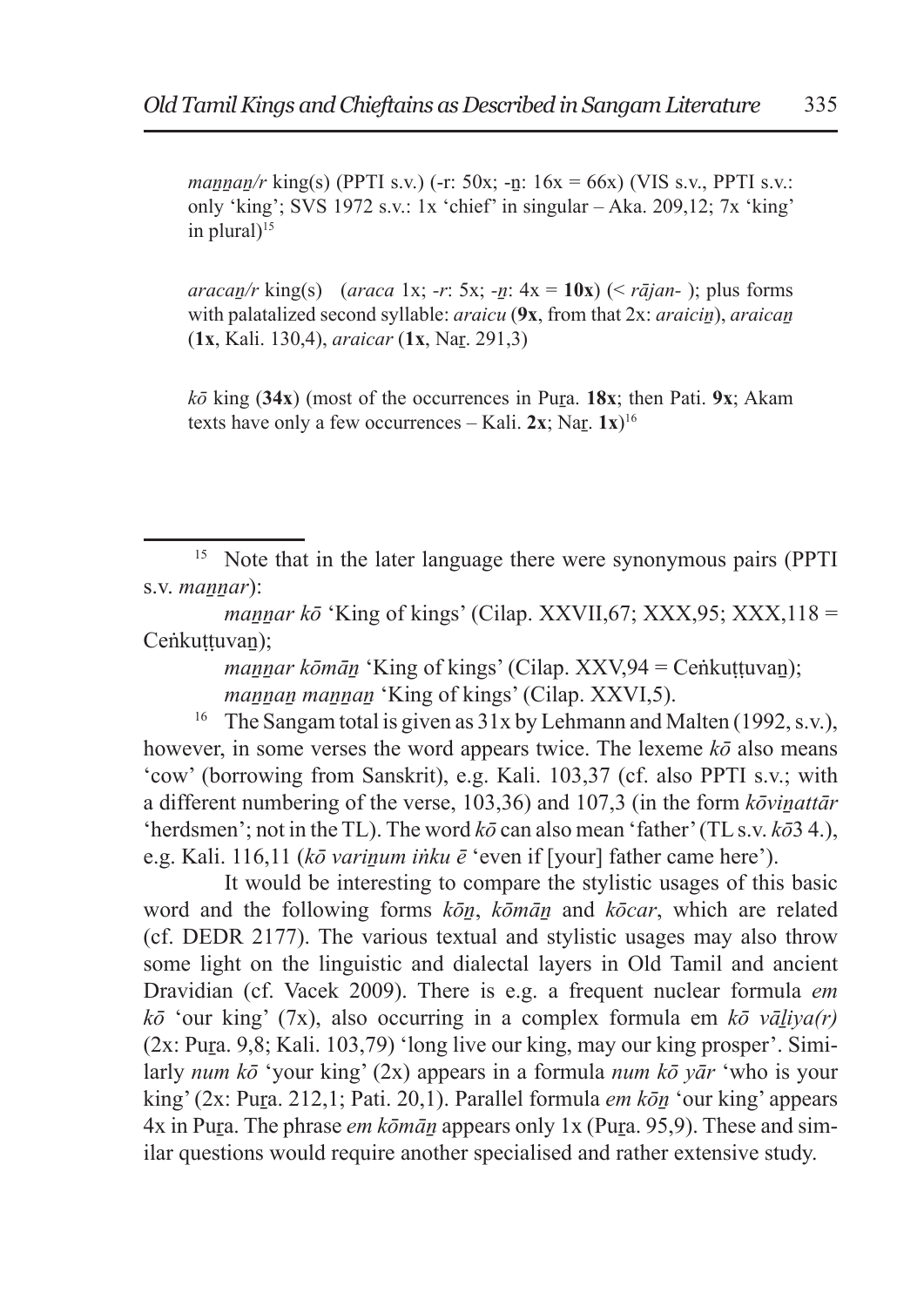*kōṉ* (**7x**), (PPTI s.v.: 'chief', 'king'; VIS s.v.: **5x** 'king'; Matu. 74; Kali. 94,36; Aka. zero)

*kōmāṉ* 'king' and 'chieftain' (**24x**) (SVS 1972 s.v.: both; VIS only 'chieftain': PPTI only 'king': Gurukkal 2010:  $125 - \text{'chief'}$ )<sup>17</sup>

*kōcar* (**15x**) viceroys, from Tuḷu Nāḍu (see PPTI s.v.); VIS s.v., SVS 1972 s.v.: the Koocar warriors<sup>18</sup>

The different renderings of some of the titles as either 'king', 'chief' or 'chieftain' by various authors perhaps indicate that their concrete meaning may have depended on the context.19 In fact, there is one more term with two variants, one of which has a range of various, though comprehensibly related meanings. This may imply the possibility that the Sangam Anthologies reflect a transitional period of fluctuation of the basic concepts, which could be used differently according to the special contexts.

 $$ chief, king  $(1x, Aka. 388.26 - PPTI s.v.:$  but not SVS 1972 s.v., see below) God (Murugan) (**2x** or **3x**, Aka. 388,20, Puṟa. 129,1 – PPTI s.v.; but not

<sup>17</sup> Cf. the following usages of the term:

*kaḷvar kōmāṉ* 'chief of thieves' (Aka. 61,11);

*tennar kōmān* 'the chief of the Southerners, i.e. the Pāndyan' (Aka. 209,3; PPTI s.v.; SVS 1972 s.v. *kōmāṉ* has 'the chief' for this occurrence);

*paratavar kōmān* (?'chief of the inhabitants of the maritime tract', Aka. 226,7; however, SVS 1972 s.v. *kōmān* translates as 'king' in this instance).

<sup>18</sup> Referred to as a tribe by Kailasapathy (1968: 89). There are also some other terms, or rather 'motivated' designations, partly coined in special contexts, such as e.g. *korran* 'chief, king' (Pura. 171,7; 168,17; VIS s.v.), cf. *koṟṟam* 'victory' (7x, Puṟa., cf. VIS s.v.). Similarly *kuṟumpar* 'petty chieftains' (Pura. 293,2; VIS s.v.), cf. *kurumpu* 'fort' (6x, Pura., cf. VIS s.v.).

 $19$  A brief systematic summary of the various terms and their meanings is made by Thirunavukkarasu (1994: 12–13).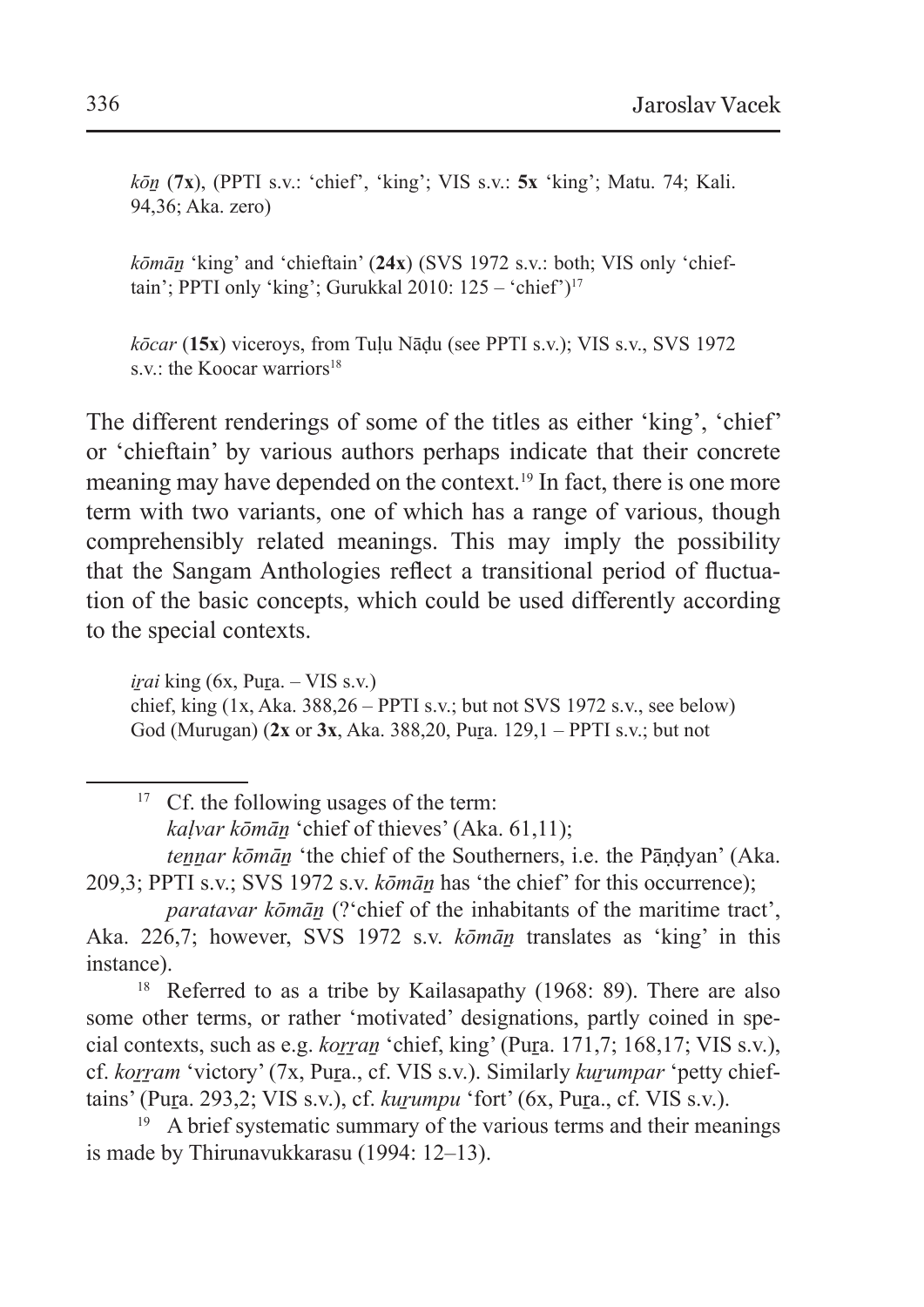VIS s.v.; SVS 1972 s.v. adds Aka. 338,6, which is 'chief, king' according to the PPTI s.v., see above) *iraivan* king (4x, Pura. according to PPTI s.v.; 1x according to VIS s.v.) chief (**4x**, Puṟa. according to VIS s.v.) not found in Aka.

Another example, the term *mannan* occurs in the following typical formulas, where the context seems to indicate that it should be understood as 'chief', rather than 'king' (cf. VIS s.v. for the Pura. occurrences):

*cīṟūr maṉṉaṉ* (4x: Puṟa. 299,1; 308,4; 319,12; 328,16), *cīṟūr maṉṉar*   $(1x: Pura. 197, 13)$ 'lords of small principalities' (Madhava Menon 2011: 353) 'king of a small country' (Madhava Menon 2011: 475)

*eyil maṉṉaṉ (***3x***:* Aka. 373,18; Naṟ. 43,11; Puṟa. 338,12) 'king with single fort' (Kandasamy Pillai 2008: 30) 'king with one fortress' (Wilden 2008: 145)

*cīṟūr maṉṉaṉai pāṭiṉai celiṉ ē* (Puṟa. 328,16) 'If you go singing praises of the king of that (small) settlement' (Madhava Menon 2011: 496)

*ōr eyil maṉṉaṉ oru maṭam makaḷ ē* (Puṟa. 338,12) lit, 'Tender daughter of a chieftain / king (?VIS s.v.) of one fortress' cf. 'the only daughter of the chieftain who has only this one fort' (Kandasamy Pillai 2008: 508)

## **C. Chieftains (***vēḷir***)**

A total of 59 various chieftains are mentioned in the texts (Thirunavukkarasu 1994: 7), but some are more often in the foreground and some of their qualities are also specified. It may be noted that the sword (vāḷ) is not mentioned with the chieftains in the texts of the Anthologies, which may be a realistic reflection of the fact that they used only the 'classical' or rather more 'primitive' instruments of war.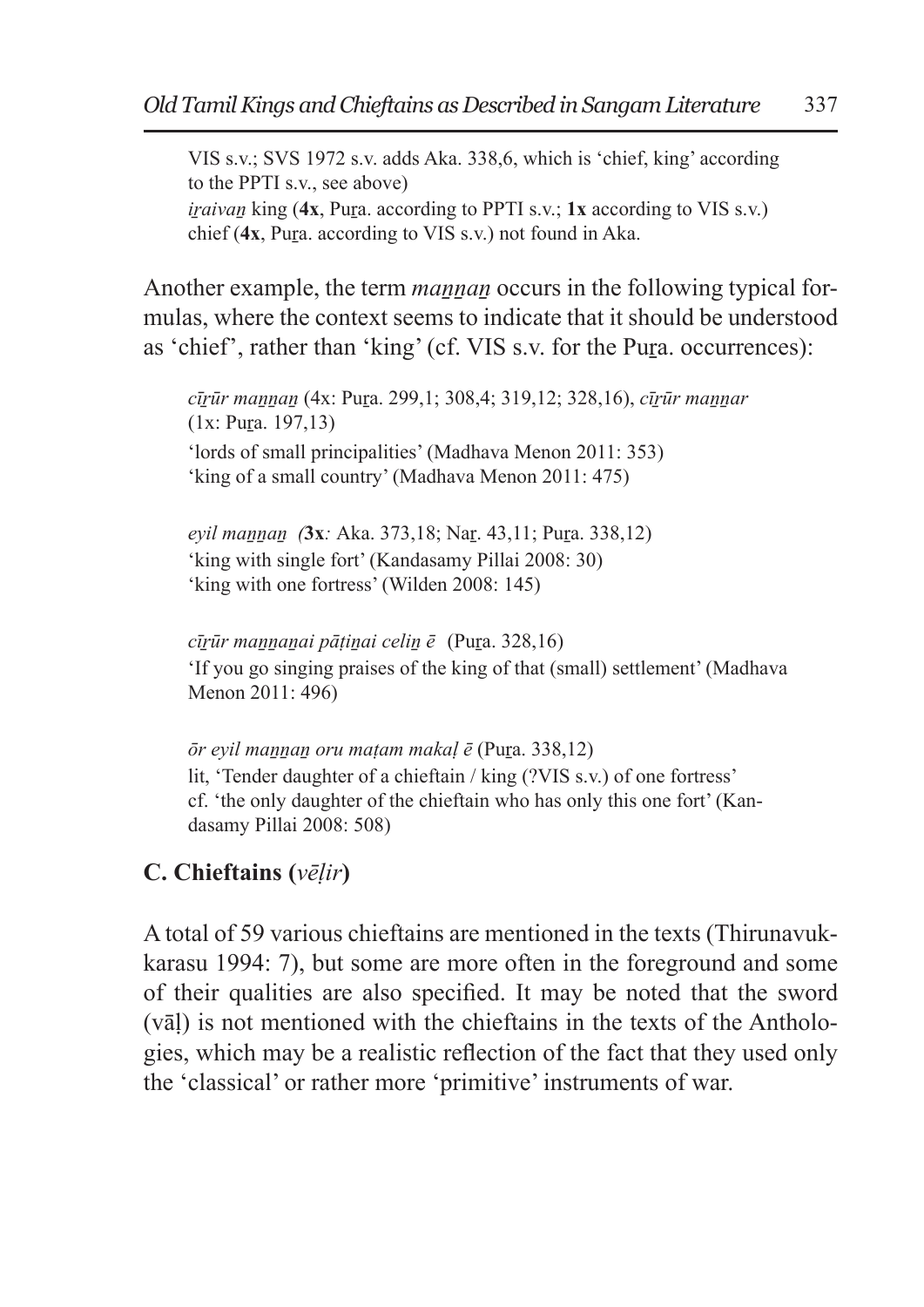#### **The basic terms:**

 $v\bar{e}l - (32x)$  (3) 'A member of the Vēlir clan'; but also: 'Lord Muruka' (PPTI s.v.)  $v\bar{e}$ *lir –* (12X) 'The Vēls, the leading feudatories in Tamilakam in the Sangam age.' (PPTI s.v.) $^{20}$ 

Chieftains (*vēḷir*) are referred to on various occasions, they fulfil various roles, among other things also that of '**sponsors'** of the poets.

There are a few chieftains, also the so-called 'last seven *vaḷḷals* or patrons' (referred to as *eḻuvar* 'the seven' – total **8x**, from that **1x** *eluvarotu*), who are more often mentioned:

*Pāri* (23x), *Ōri* (22x), *Kāri* (18x), *Āy*<sup>21</sup> (VIS s.v.: Puṟa. 10x; SVS 1972: Aka. zero), *Eḻiṉi* (10x), *Pēkaṉ* (6x), *Naḷḷi* (10x)

However, there are also other chieftains: e.g. *kumanan* (5x), *malaiyan*  $(11x)$ , etc..

Among the chieftains, especially Pāri enjoyed reputation and was praised by the poets, sometimes in a very poetic maner as in the following poem of Kapilar:

*pāri pāri eṉṟu pala ētti* (Puṟa. 107,1) *oruvaṉ pukaḻvar ce nā pulavar* (Puṟa. 107,2) *pāri oruvaṉ um allaṉ* (Puṟa. 107,3) *māri um uṇṭu īṇṭu ulaku purappatu ē* (Puṟa. 107,4)

'Praising (him) much and repeating 'Pāri, Pāri', (1) poets of fine (faultless) tongue will praise the one (only him). (2) Pāri is not the only one, (3) There is also rain, it verily protects this world.' (4)

<sup>20</sup> Cf. also Sivaraja Pillai (1932, passim). Gurukkal (2010: 125) refers to *kiḻār* chiefs as 'hunter chiefs either of *vēṭar* or *kuṟavar* tribes'. This terms has a number of variants, it appears a number of times, e.g. in Pura. (35x; VIS s.v.: 'chief, lord, of the right-he'), Nar. (10x; Wilden 2008 III, s.v.: 'master'), or Aka. (5x; SVS 1972 s.v.: 'master, chief').

<sup>&</sup>lt;sup>21</sup> *Kāri* and  $\bar{A}y$  have homophones with more meanings. Therefore, establishing the exact number will require dealing with the individual texts in a more detailed study.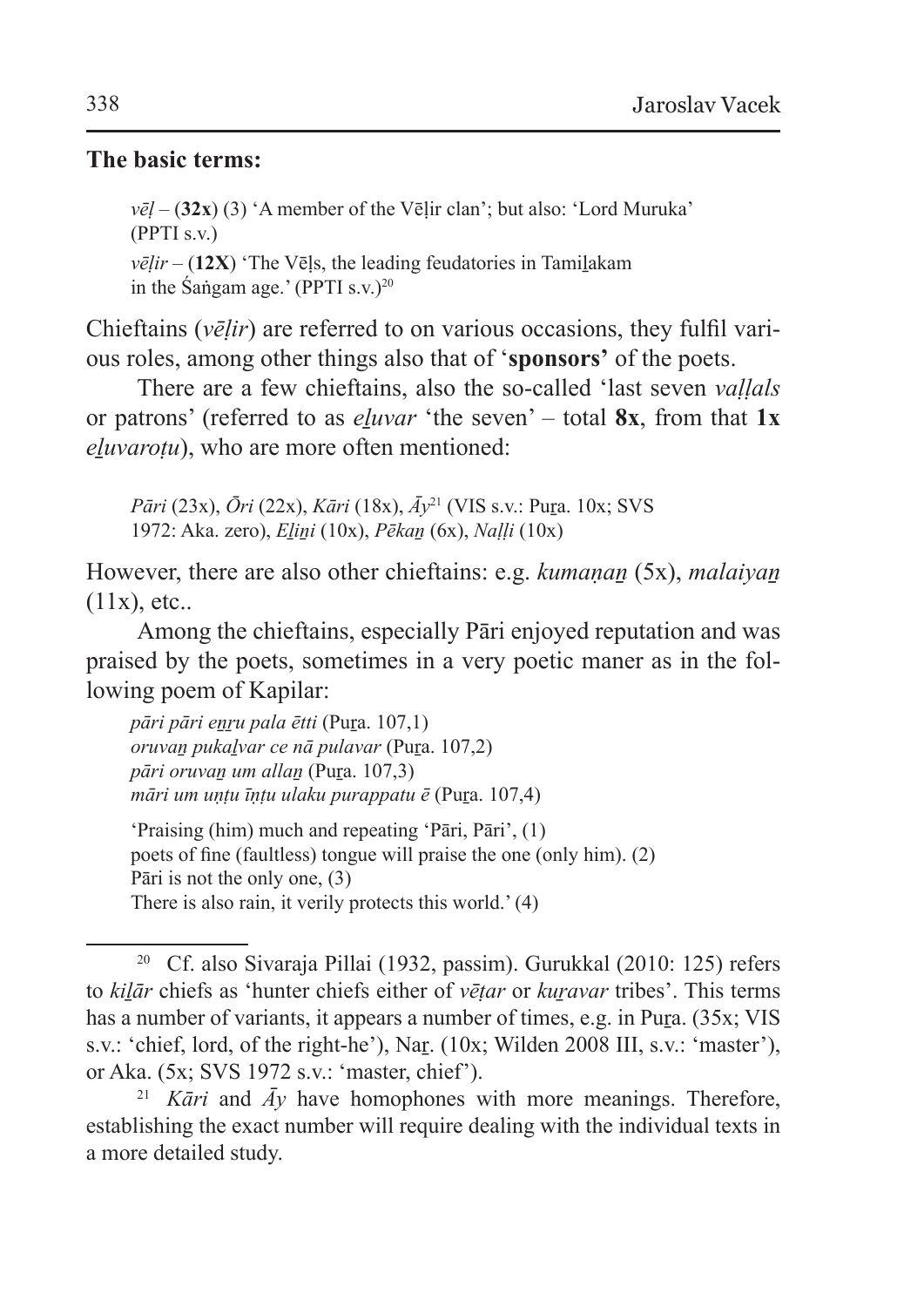### **D. Tribes and warriors**

The names of chieftains and kings may sometimes also be the names of their tribes or clans (Rangaswamy 1968: 94). There is a number of tribes, which are discussed by Rangaswamy (1968: 99ff.). Some of them appear very often in the Anthologies and they would deserve more attention in future. At the moment we can list only a few of them:

*maṟavar* 'warriors' (Puṟa. VIS s.v.: **19x**; Aka. SVS 1972 s.v.: **10x**) 'hunters' (Aka. 284,8; SVS 1972 s.v.: **1x**) 'kings' (Puṟa. VIS s.v.: **2x**) 'inhabitants of the desert tract' (Aka. SVS 1972 s.v.: **5x**) (total: **68x** including case forms) *maravan* 'warrior' (Pura. VIS s.v.: 5x) (total: 11x no case forms) *maḻavar* 'warriors' (Puṟa. VIS s.v.: **2x**; Aka. SVS 1972 s.v.: **14x**) (total: **22x** no case forms) *eyinar* 'hunters; they wore sandals (of leather) and they were bearded and of ferocious speech' (PPTI s.v.); (Aka. SVS: **2x**) the MaRava men (!Puṟa. 177,13; VIS s.v.: **1x**) *eyiṉaṉ* 'hunter' (Aka. SVS: **4x**) 'a benefactor' (Puṟa. 351,5; VIS s.v.: **1x**) *paratavar* 'fishermen; a kind of feudatory chieftains in extreme South India'<sup>22</sup> (VIS s.v.: 'fishermen' **1x**; 'a chieftain' **1x**)

<sup>&</sup>lt;sup>22</sup> Note the phonetic closeness to the name of the ancient kings of the Mahābhārata – the Bharatas. In this context there is an explanation of the name of the Bharatas (Mahadevan 2009: 24ff.) by way of Ta. *porai*, *poraiyan* 'a title of the Cēra kings', which I. Mahadevan derives from Ta. *poru* 'to bear' (Mahadevan 2009: 26) and relates the title to the name of the Bharatas of the Mahābhārata, and also to a particular type of the Indus valley signs. The above name of the fishermen inhabiting the southern coast might also be considered in this context. Multiple interpretations of similarly sounding terms and also names is not exceptional. Folk etymology, sometimes multiple, is a strong subconscious process, or even drive, in every language and in every ethnic group. However, the ancient ethnic reality will remain obscure, until some concrete proofs can be found.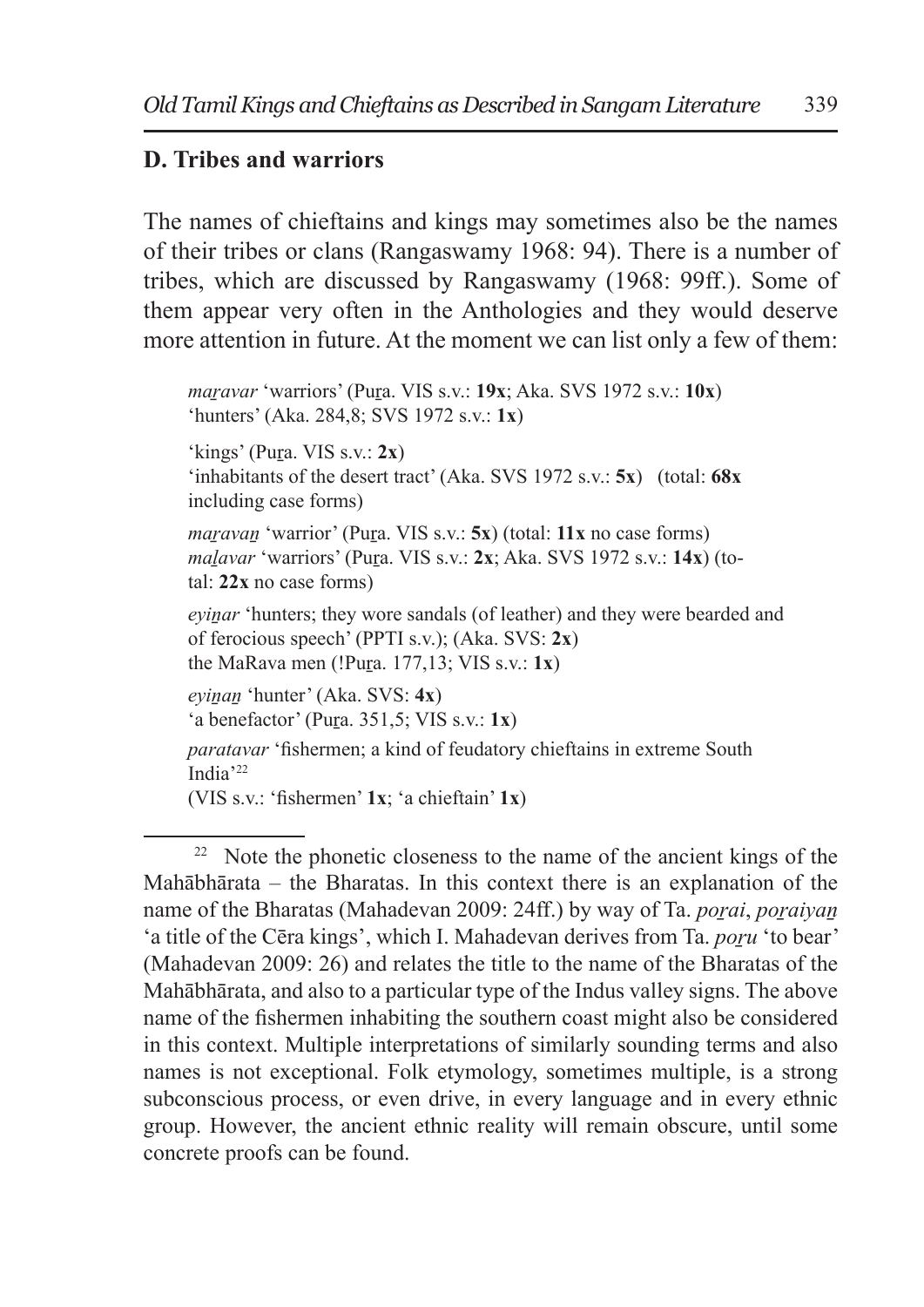(SVS 1972 s.v.: -*r* **13x**: 'inhabitants of the maritime tract'; -*ṉ* **1x**: 'inhabitant') -*ṉ* (total: **1x** no case form) -*r* (total: **43x** no case forms)

## **3. Literary description**

References to kings and chieftains and other 'political' figures in Sangam literature are made with regard to war and partly other social functions as can be seen in the standard formulas appearing with these figures. However, it is to be underlined that their 'qualifications' are not only related to war and expansion. An important aspect of their functioning is protection. In that sense they are attributed a very important social role.

The kings and/or chieftains possess

## **strong or quick bows** (*val vil*, **33x**),

*kulāa val vil koṭu nōkku āṭavar* (Aka. 265,17) 'warriors of severe look and bending strong bows'

## and **arrows** (*ampu*, **28x**)

*nāṭaṉ / uruva val vil paṟṟi ampu terintu* (Aka. 82,10–11) 'the hero grasping a beautiful bow, selecting the arrow'

#### or

```
excellent bows (viḻu toṭai, 7x; from that 5x +maṟavar)
```
**with whistling arrows** (*vīḷai ampiṉ*, **3x**) or **strong arrows** (*val ampu*, **1x**)

*vīḷai ampiṉ viḻu toṭai maḻavar* (Aka. 131,6) 'wariors with excellent bows and whistling arrows'

*val ampiṉ viḻu toṭai maṟavar* (Aka. 105,13) 'wariors with excellent bows and whistling arrows'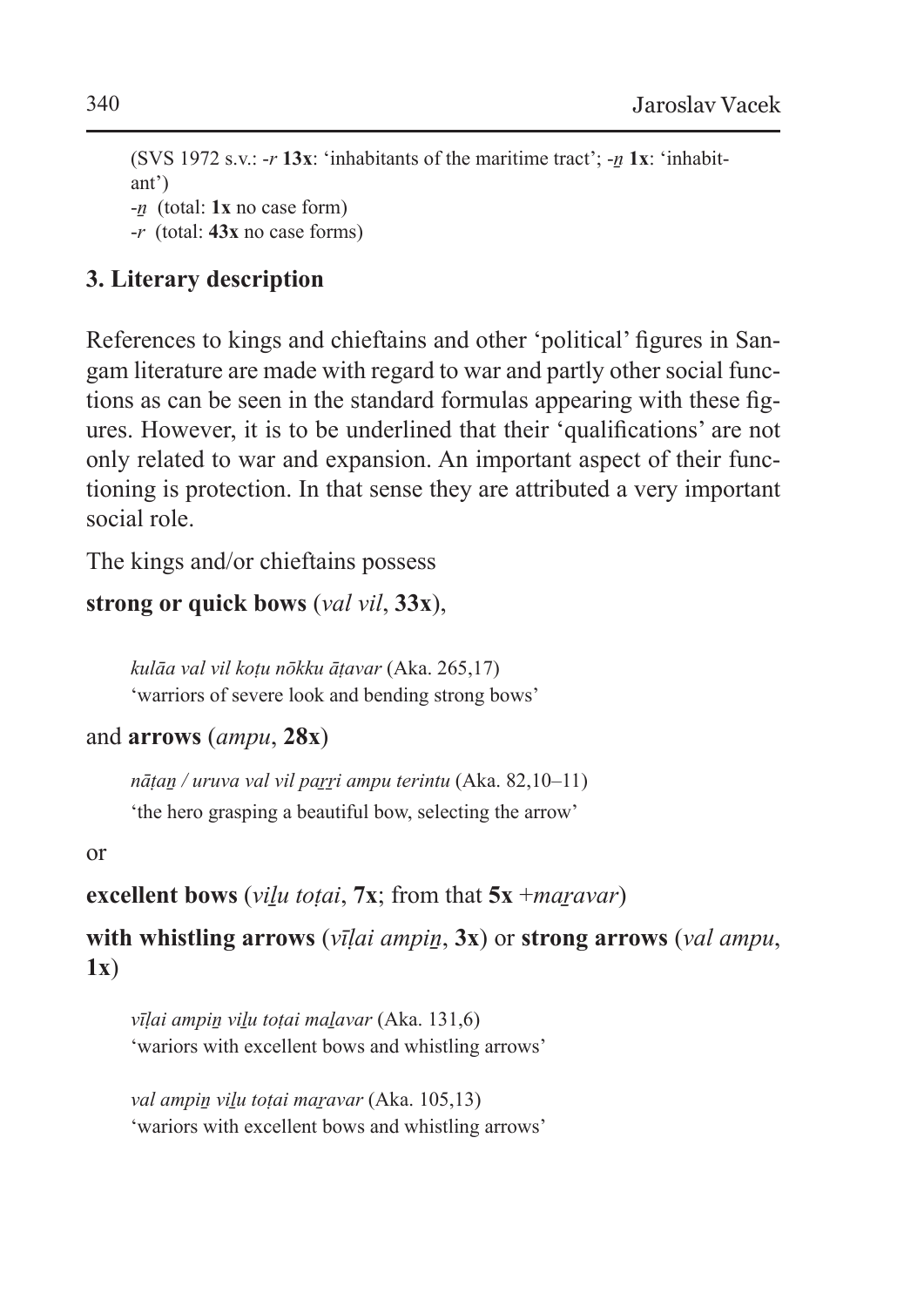### Further they have

### **victorious (winning) lances** (*veṉ vēl*, **38x**)

*veṉ vēl viṭalai* (3x: Puṟa. 261,16; Aiṅk. 364,4; 388,5) 'warrior with a victorious lance'

*veṉ vēl vēntaṉ* (3x: Aka. 392,21; Aiṅk. 426,1; 444,4) 'king with a victorious lance'

*veṉ vēl poṟaiyaṉ* (2x: Aka. 338,13; Pati. 86,3) 'Poraiyan with a victorious lance'

*veṉ vēl vēḷ ē* (Puṟa. 396,12) 'chieftain with a victorious lance'

#### **long lances** (*neṭu vēl*, **29x**)

*tiruntu ilai neṭu vēl teṉṉavaṉ* (Aka. 138,7) 'the Pandya King with a long lance of perfect blade'

*miṉ oḷir neṭu vēl iḷaiyōṉ* (Aka. 203,10) 'the young man with an excellently shining (lit. lightening + shining) long lance'

*oḷiṟu ilaṅku neṭu vēl maḻavar perumakaṉ* (Puṟa. 88,3) 'chief (great man) of the Maḻavars with a long lance shinging and glittering'

*cuṭar vāy neṭu vēl kāḷaiyoṭu* (Kuṟu. 378,4) 'with a young man (having) a long bright-edged spear'

## **white (or shining) lances** (*veḷ vēl*, **20x**)

*veḷ vēl viṭalai* (5x: Puṟa. 237,14; Aiṅk. 393,5; Aka. 7,12; Kuṟu. 15,5; Naṟṟi. 305,9) 'warrior with a white (shining) lance'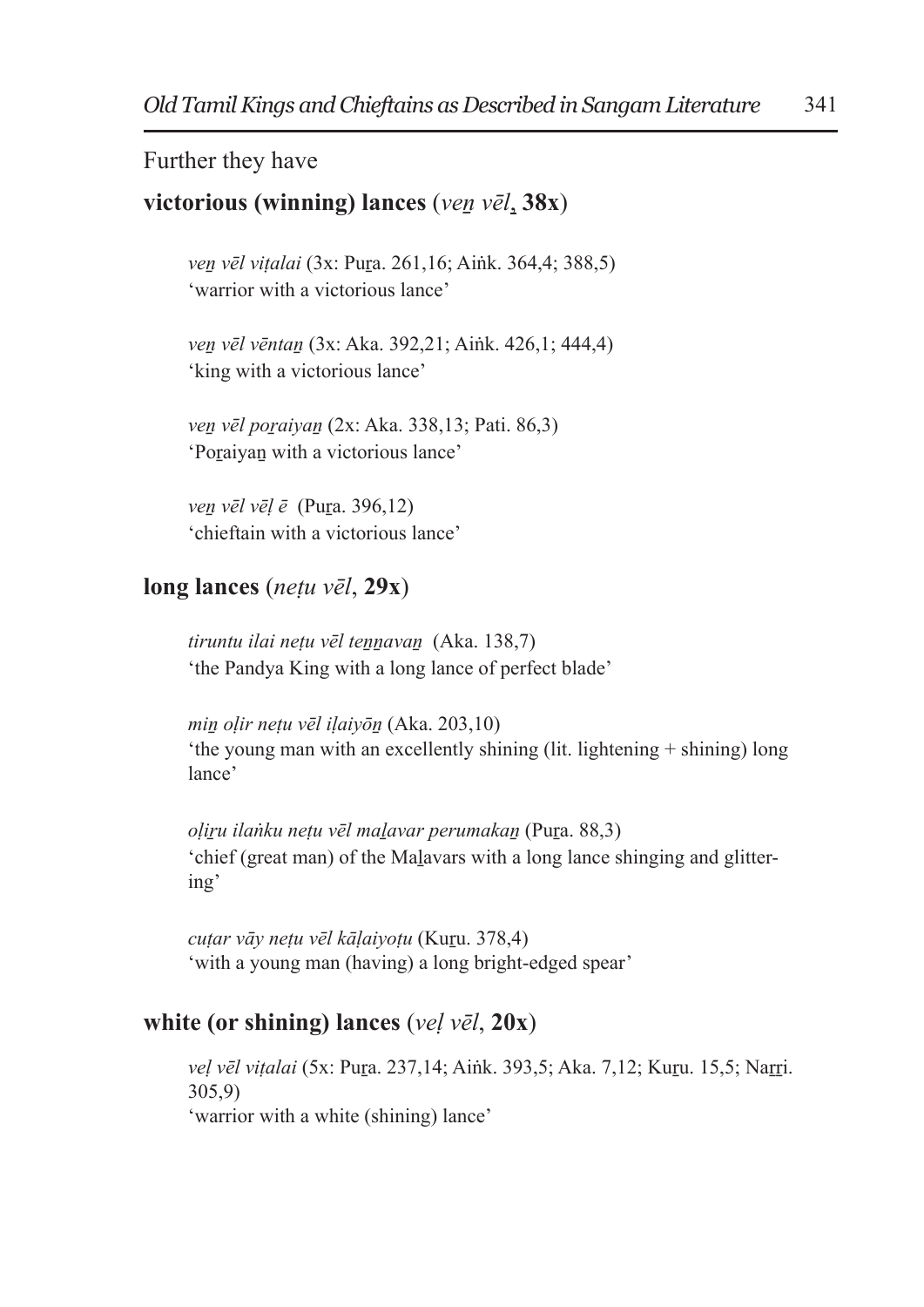#### **or many lances** (*pal vēl*, **16x**)

| <i>pal vēl elini</i> (2x: Aka. 105,10; Kuru. 80,5) | 'Elini with many lances'      |
|----------------------------------------------------|-------------------------------|
| <i>pal vēl kōcar</i> (Aka. 113,5)                  | 'Kōcar with many lances'      |
| <i>pal vēl mannar</i> (Matu. 234)                  | 'kings (chieftains) with many |
|                                                    | lances'                       |

#### or **sharp lances** (*kūr vēl*, **10x**)

| kūr vēl kumaņa (Pura. 159,25)           | 'Kumanan having a sharp lance'                             |
|-----------------------------------------|------------------------------------------------------------|
| $k\bar{u}r$ vēl pāriyatu (Pura. 116,16) | 'of Pāri having a sharp lance'                             |
| $k\bar{u}r$ vēl kāļaiyotu (Nar. 184,2)  | 'with a warrior (of desert tract) having<br>a sharp lance' |

## **glittering swords** (*oḷiṟu vāḷ*, **11x**)

*oḷiṟu vāḷ maṉṉar* (**2x**) 'kings with glittering swords'

*oḷiṟu vāḷ maṉṉar oḷ cuṭar neṭu nakar (Puṟa. 177,1)* 'big, shining and glittering town of kings having glittering swords'

*oḷiṟu vāḷ tāṉai (***2x***)* 'army with glittering swords'

*oḷiṟu vāḷ tāṉai koṟṟa ceḻiyaṉ* (Aka. 46,13; 106,10) 'victorious Ceḻiyaṉ having an army with glittering swords'

#### and **many shields** (*pal tōl*, **7x**)

*pal tōl mā vaṇ cōḻar* (Aka. 123,10) 'Cōḻar(s) with strong horses and many shields'

They also have

#### **strong horses** (*mā vaṇ*, 11x)

*mā vaṇ pāri* (Pura. 236,3) <sup>'</sup>Pāri with strong horses'

#### **big horses** (*neṭu mā*, 5x)

*neṭu mā pāri* (Pura. 201,5) <sup>'</sup>Pāri with big horses'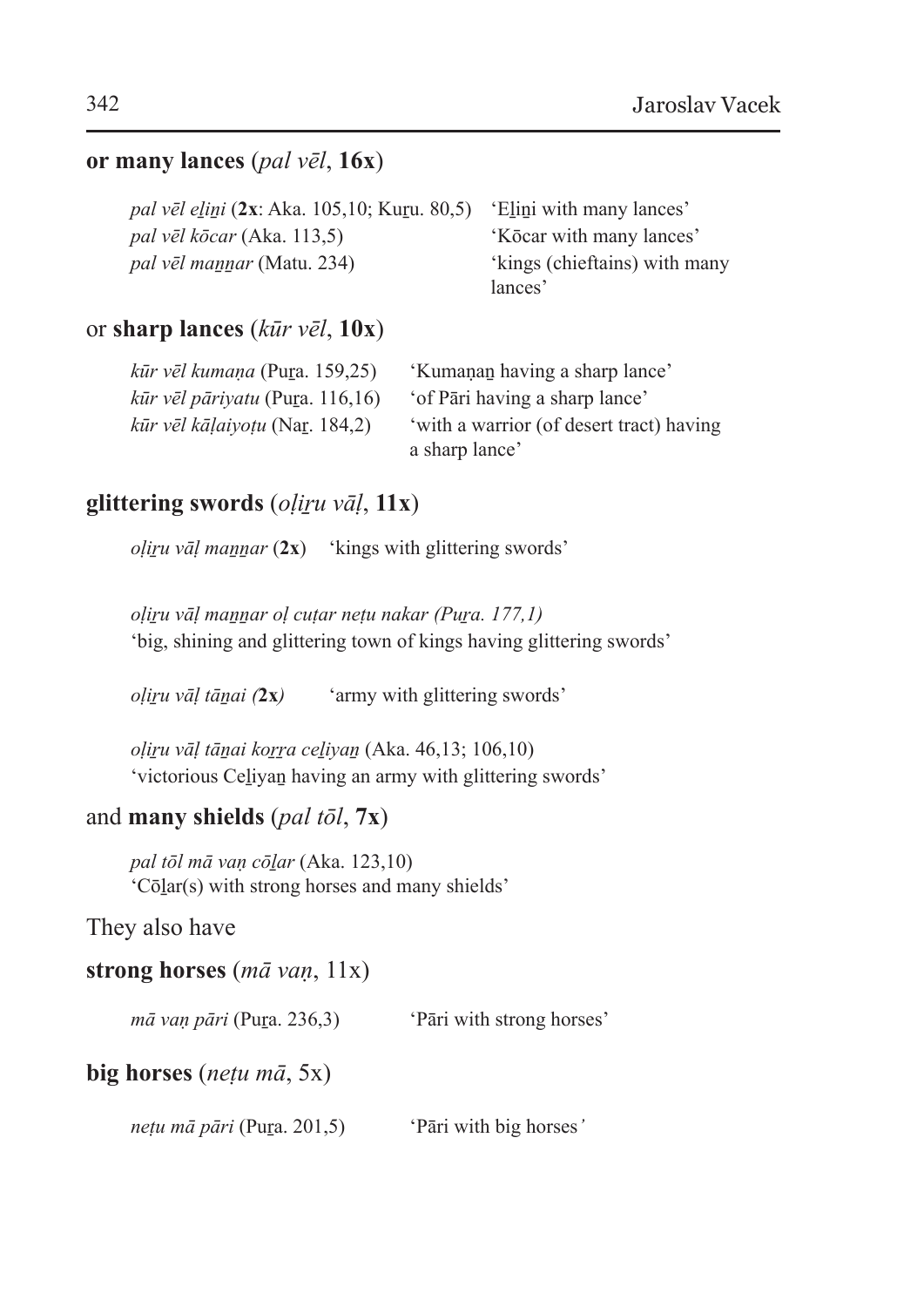#### and **great chariots** (*neṭu tēr*, **96x**, from that 8x suffix)

*neṭu tēr kai vaṇ ceḻiyaṉ* (Aka. 175,10) 'liberal-handed Ceḻiyaṉ with great chariot(s)'<sup>23</sup>

*virai pari neṭu tēr* (Aka. 339,1) 'great chariot with hurrying (quick) horses'

#### **moving chariots** (*iyal tēr*, 21x)

*viṇ poru neṭu kuṭai iyal tēr mōriyar* (Aka. 69,10) 'the Mauryas with moving chariots and cloud-reaching great umbrellas'

*ivaṇ viḷaṅku ciṟappiṉ iyal tēr kumaṇa* (Puṟa. 158,26) 'Oh, Kumaṇaṉ with moving chariot(s) and fame shining in this world'

#### or **strong/abundant chariots** (*tēr vaṇ*, **8x**)<sup>24</sup>

*tēr vaṇ malaiyaṉ* (Naṟ. 100,9) 'Malaiyaṉ of strong chariots' (Kandasamy Pillai 2008: 70)

*tēr vaṇ cōḻar* (Naṟ. 379,7) 'Cholas of formidable chariots' (Kandasamy Pillai 2008: 268)

*tēr vaṇ kiḷḷi* (Puṟa. 43,10; 220,6) 'Kiḷḷi<sup>25</sup> with abundant chariots' (according to VIS)

<sup>24</sup> This interpretation of the sequence is found in the translation of Kandasami Pillai (Kandasami Pillai 2008), though it can also be understood as two independent attributes 'having chariots' and 'being generous' (Wilden 2008). In Puṟanāṉūṟu, VIS interprets *vaṇ* as 'abundant, big; fastness'. In Ainkurunūru the word *van* is rendered as 'charity (Elayaperumal 1975) or 'presenting' (Jotimuttu 1984).

<sup>25</sup> Killi can be a name of a Chola king or a Chola title (PPTI s.v.).

<sup>23</sup> Cf. *neṭiya tēriṉaiyum kaivaṇmaiyiṉaiyum uṭaiya pāṇṭiyaṉ neṭuñceḻiyaṉ*, lit. 'Pāṇṭiyaṉ Neṭuñceḻiyaṉ having liberality of hand and great chariot(s)' (Vēṅkaṭacāmi Nāṭṭār and Veṅkaṭācalam Piḷḷai); *neṭiya tēraiyum iravalukku vaḻaṅkum kaivaṇmaiyaiyum uṭaiya neṭuñceḻiyaṉ*, lit. 'Neṭuñceḻiyaṉ having liberality of hand giving to beggars and (having) great chariot(s)' (Cōmacuntaraṉār).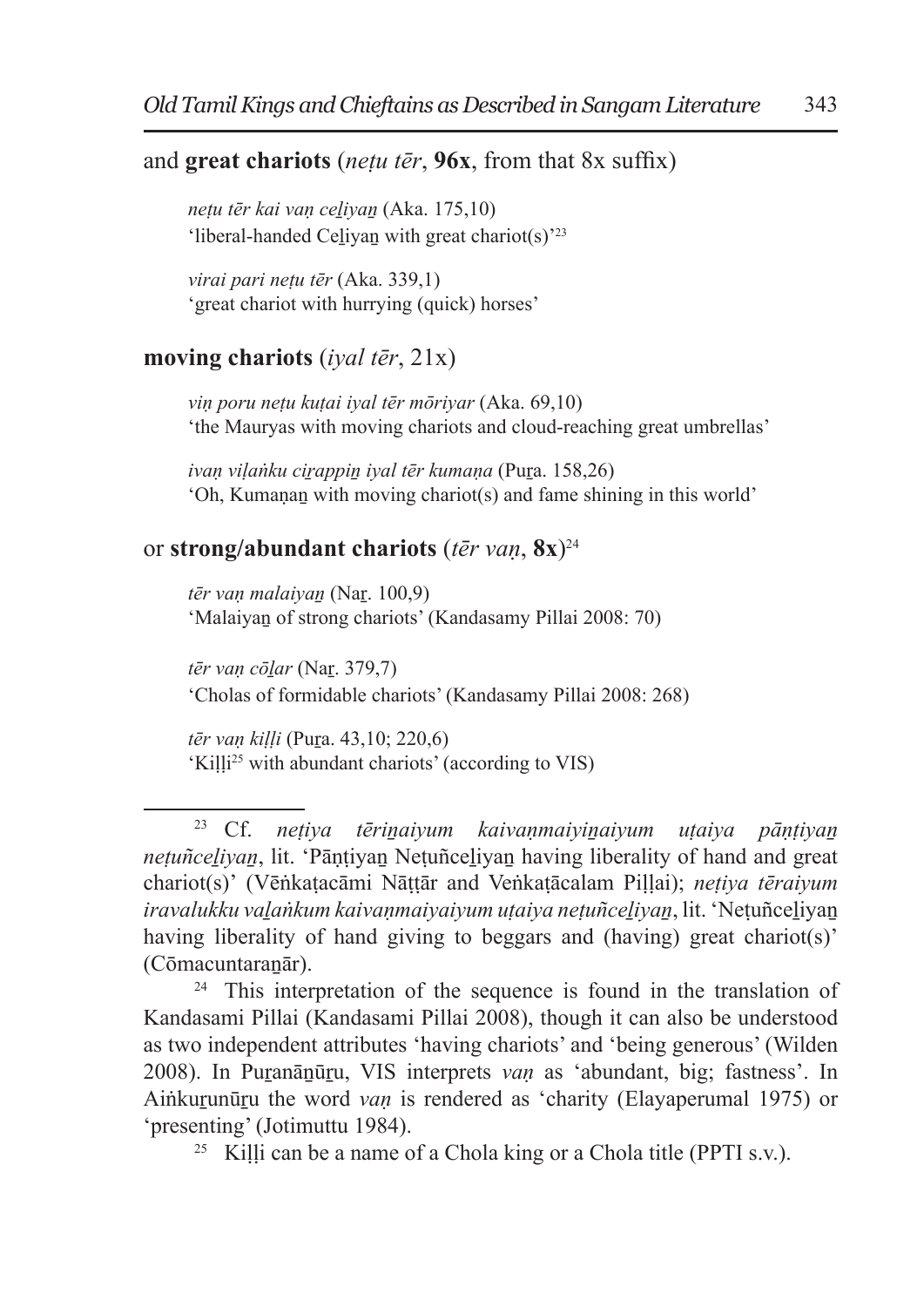*tēr vaṇ pāri* (Puṟa. 118,5) 'Pāri with abundant chariots' (according to VIS)

*tēr vaṇ kōmāṉ* (Aiṅk. 55,2) 'king who presents chariots' (Jotimuttu 1984: 184)

And a chariot is ridden by

### **a charioteer with a strong hand** (*kai val pākan*,  $1x^{26}$

*kaṭu pari nal māṉ koṭiñci neṭu tēr* (Aka. 230,11) *kai val pākaṉ paiyeṉa iyakka* (Aka. 230,12) 'a charioteer with strong hand driving slowly (12) the great chariot (having) a lotus bud (drawn by) good horses with quick gait'

The kings and/or chieftains' **hands are wide** (*taṭam kai*, 46x)

*taṭam kai vāy vāḷ kuṭṭuvaṉ* (Puṟa. 394,3) 'Kuṭṭuvaṉ with wide hands and an unfailing (perfect) sword'

*eḵku viḷaṅku taṭam kai iyal tēr ceṉṉi (Puṟa. 61,13)* 'Chola King (Head) with a moving chariot and wide hands with glittering javelin'

and **liberal** (*kai vaṇ*, 18x)

*pāṭunar toṭutta kai vaṇ kōmāṉ* (Aka. 100,11) 'concerning singers liberal-handed **king/chief'27**

<sup>26</sup> Two words for 'charioteer', viz. *pākaṉ* (total **10x**) as well as *valavaṉ* (total **11x**) seem to appear mostly in the *akam* type of poems.

<sup>27</sup> Cf. *pāṭi varuvārai vaḷaittuk koḷḷum kaivaṇmai vāynta kōmāṉ,* lit. 'king/chief possessing libelarity of hand surrounding/embracing those who come singing' (Vēṅkaṭacāmi Nāṭṭār and Veṅkaṭācalam Piḷḷai); *pāṇarkaḷaiyum pulavarkaḷaiyum taṉṉoṭu toṭarpu ceytu koṇṭa kaivaṇmaiyaiyuṭaiya aracaṉ*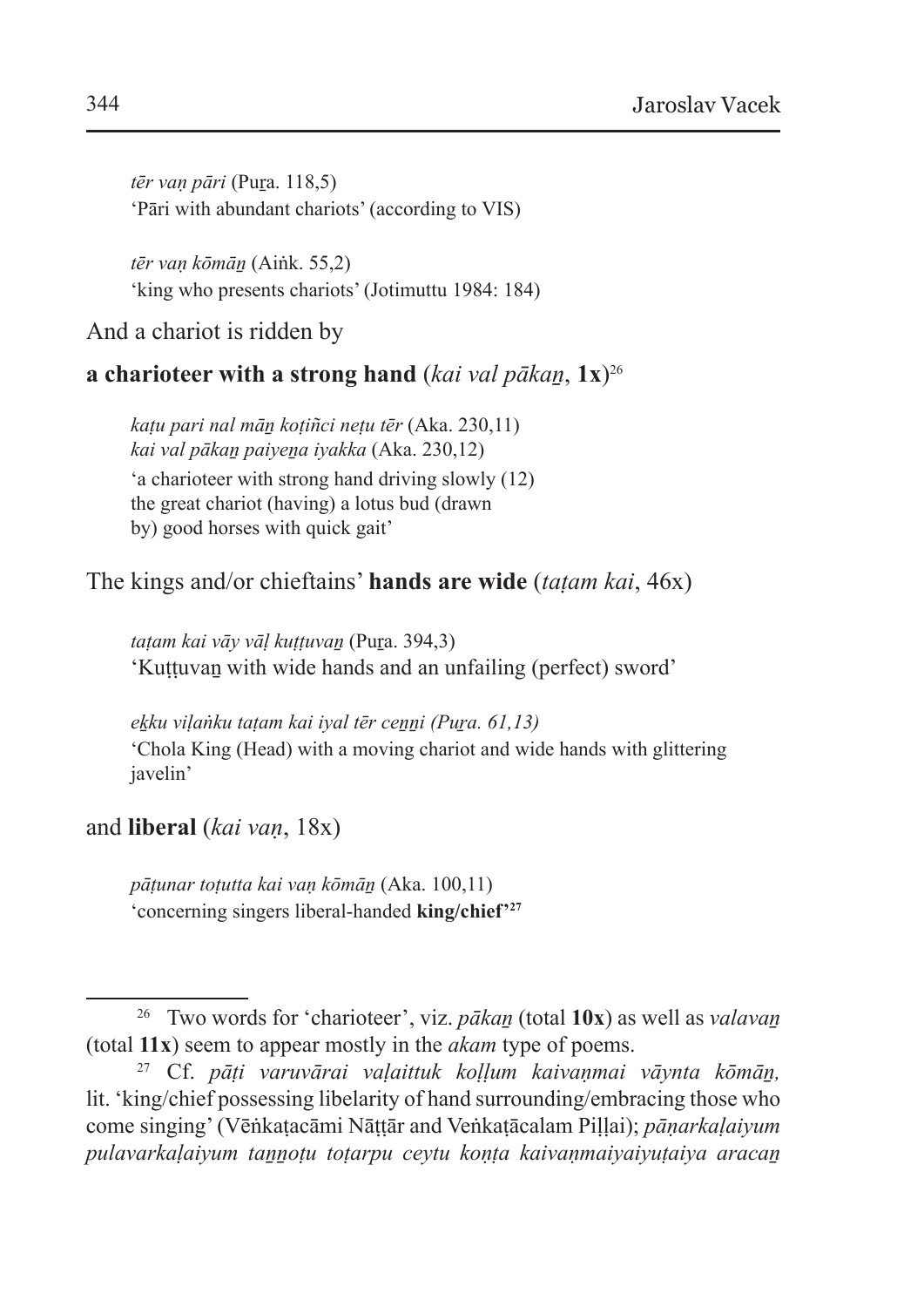*kaṭu pari puravi kai vaṇ pāri* (Aka. 78,22) 'liberal-handed Pāri with horses of rough swiftness'<sup>28</sup>

They also have **jewels**<sup>29</sup> and **umbrellas** (*kuṭai*, **59x**; e.g. *veḷ kuṭai* 'white umbrellas'; total **22x**)

*veḷ kuṭai pacu pūṇ pāṇṭiyaṉ* (Aka. 231,12) 'Pāṇṭiya (king) with a green jewel (ornament) and a white umbrella'

and they perform **victorious battles** (*vel pōr*, **36x**) or **good battles** (*nal*   $p\bar{o}r, 7x$ <sup>30</sup>

*vel pōr cōḻaṉ* (Aka. 141,23) 'Chola (king) (performing) victorious battle(s)'

*nal pōr kumaṇa* (Puṟa. 164,8) 'Kumaṇaṉ (performing) good battle(s)'

*nal pōr neṭu vēḷ āvi* (Aka. 1,3) 'great chief Āvi (one of the *vēḷir*s) (performing) good battle(s)'

'king having liberality of hand (and) putting singers and bards into contact with himself' (Cōmacuntaranār). Cf. also SVS s.v. *totutta* 'which will encircle'.

<sup>28</sup> Cf. *mikka viraiviṉaiyuṭaiya kutiraiyaiyum kaivaṇmaiyaiyum uṭaiya pāri*, lit. 'Pāri having liberality of hand and very quick horses' (Vēṅkaṭacāmi Nāttār and Veṅkaṭācalam Pillai); katiya celavinaiyutaiya puraviyaiyum kaiyāl *vaḻaṅkum vaḷḷaṉmaiyayum uṭaiya pāri*, lit. 'Pāri having liberality of giving by hand (practiced by hand) and (having) very horses with very quick gait' (Cōmacuntaraṉār).

<sup>29</sup> The lexeme *pūṇ* 'ornament, jewel' is a homophone with several meanings, so its number of occurrences will have to be defined according to the context.

<sup>30</sup> Other frequent formulas:

*aṭu pōr* (**23x**) conquering battle; *viṟal pōr* (**7x**) victorious battle; *neṭu pōr* (**2x**) great battle.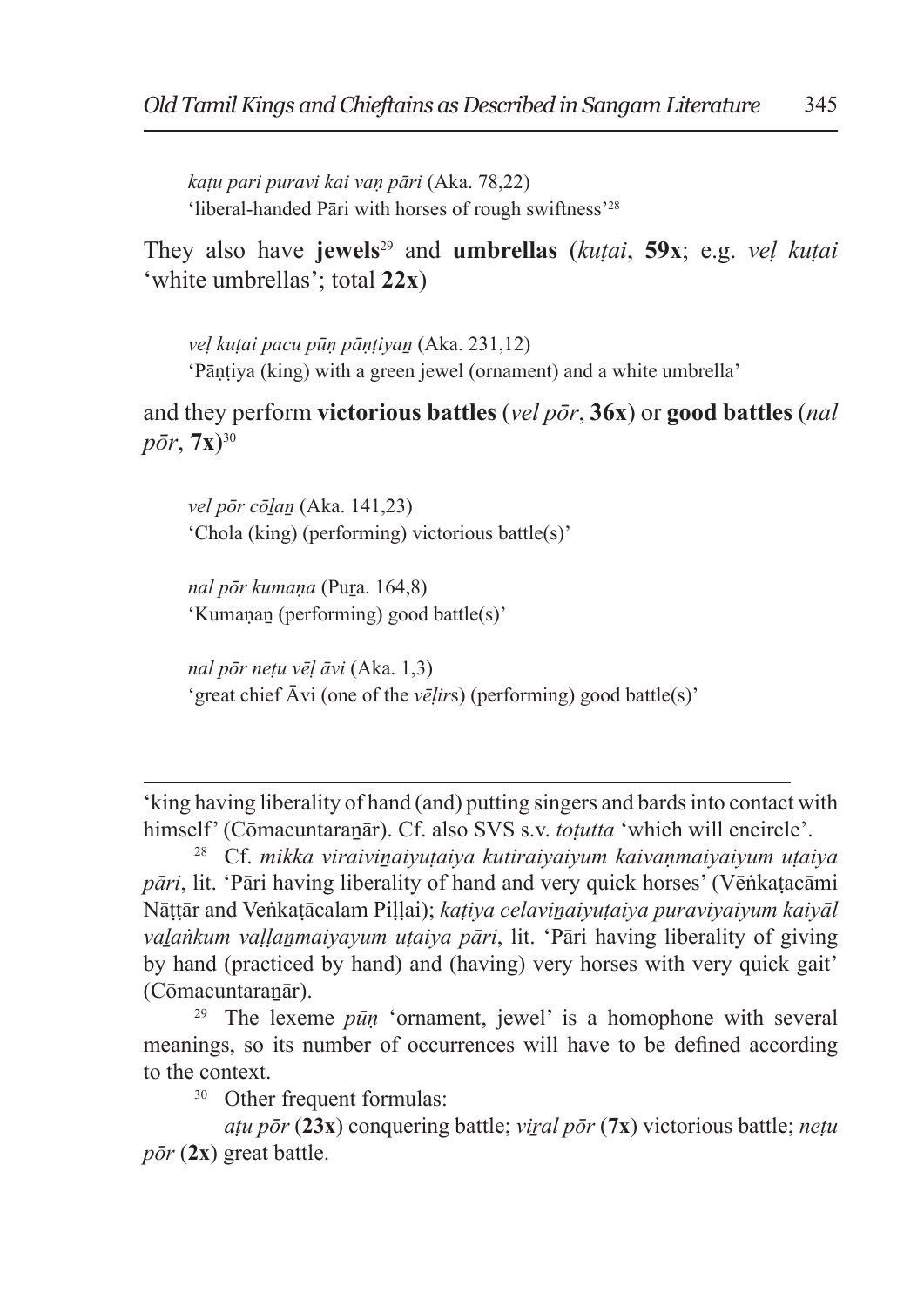#### The have a **reputation for liberality** (*vaṇ pukaḻ*, 5x)

*urai cāl vaṇ pukaḻ pāri paṟampiṉ* (Aka. 303,10) 'on the hillock of Pāri (having) reputation for liberality<sup>31</sup> of abundant fame'<sup>32</sup>

and in fact, they experience **joy in liberality**  $(van \, maki, 14x)^{33}$ 

*āṉā naṟaviṉ vaṇ makiḻ piṭṭaṉ* (Aka. 77, 16) 'Piṭṭaṉ (having) joy in presenting toddy without interruption'<sup>34</sup>

*vaṇṭu paṭu naṟaviṉ vaṇ makiḻ pēkaṉ* (Aka. 262,16) 'Pēkaṉ (having) joy in presenting toddy in which bees have fallen'

*pal kuṭai kaḷḷiṉ vaṇ makiḻ pāri* (Naṟ. 253,7) 'Pāri who delights in generosity [giving] toddy in many cups' (Wilden 2008, II: 565)

<sup>31</sup> Cf. TL s.v. *van pukal*. The meaning of the complex phrase is explained by modern commentators as follows: *uraittal amainta valaviya pukalinaiy uṭaiya*, lit. 'possessing a reputation for liberality consisting in (joined with) telling [i.e. being spoken about] (Vēṅkaṭacāmi Nāṭṭār and Veṅkaṭācalam Pillai). Or *ulakeṅkum kūrutark iyanra valaviya pukalinaiy utaiya*, lit. 'possessing a reputation for liberality associated with (consisting in) the speaking everywhere in the world' (Cōmacuntaranār).

<sup>32</sup> However, some of the phrases can have slightly varying nuances according to various scholars, cf. SVS s.vv. *urai* 'the act of saying'; *cāl* 'abundant'.

<sup>33</sup> This attributive phrase can also be used with other persons, e.g. *van makil entai* (Aka. 308,8) 'my Father (having) joy in liberality';

*eyyā vaṇ makiḻ / tantai* (Naṟ. 198,10–11) 'father (11) who rejoices in unceasing liberality' (10) (Kandasamy Pillai 2008: 141).

<sup>34</sup> Cf. *iṭaiyīṭ iṉṟi kaḷḷiṉatu vaḷaviya kaḷippai virumpupavaṉum ākiya piṭṭaṉ eṉpavaṉ*, lit. 'the one called Piṭṭaṉ, who desires the joy of presenting toddy without interruption' (Comacuntaranana). Note, however, that Vēṅkaṭacāmi Nāṭṭār and Veṅkaṭācalam Piḷḷai interpret the phrase differently (and presumably less correctly): *kaḷḷiṉatu mikka makiḻcciyaiy uṭaiya piṭṭaṉ*, lit. 'Pittan (having) great joy of toddy'.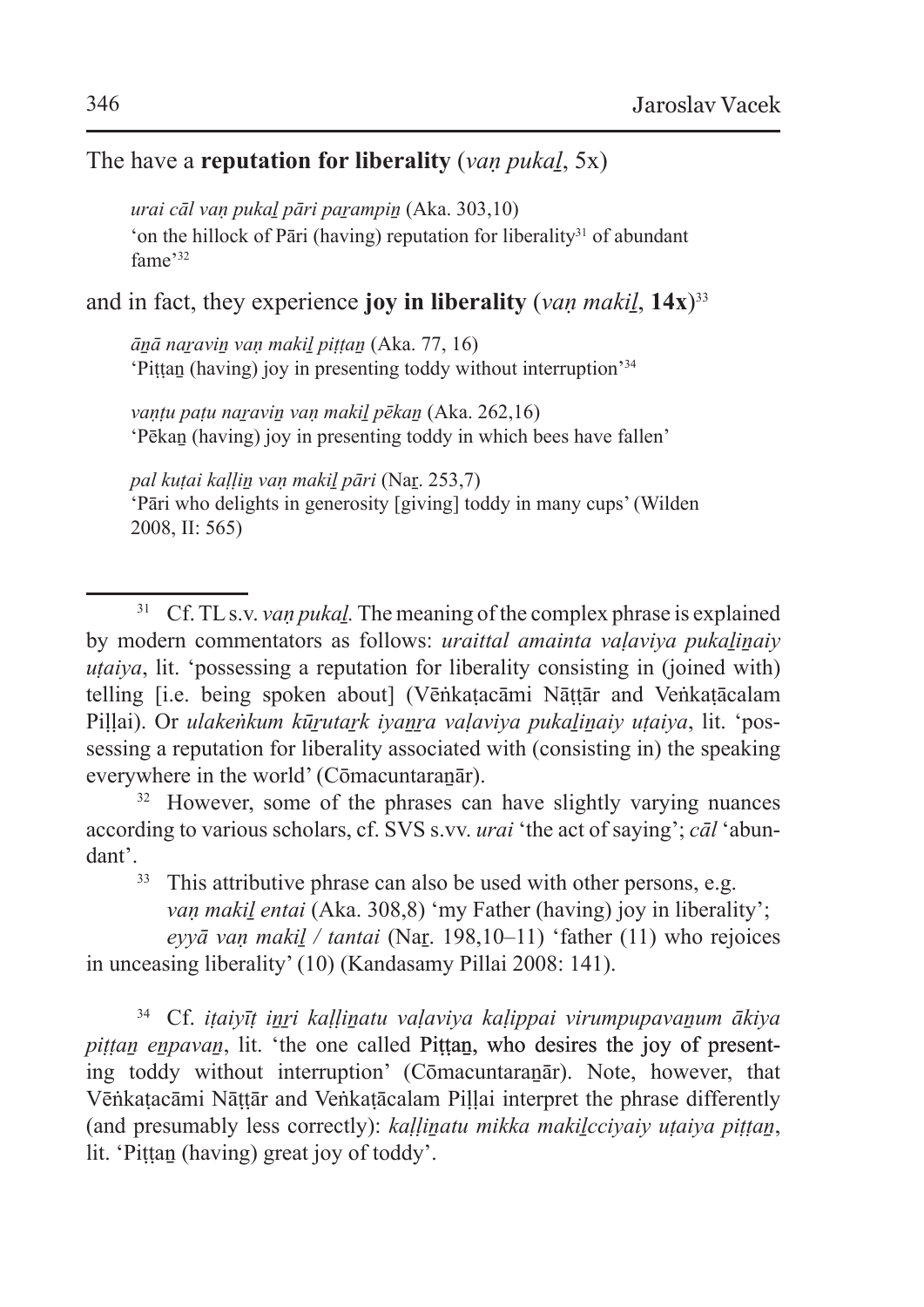*māri vaṇ makiḻ ōri* (Naṟ. 265,7) 'Ōri who delights in the rain-like liberality' (Kandasamy Pillai 2008: 187)

They enjoy

**excellence** (*cīr keḻu*, **14x**)

*cīr keḻu maṉṉar maṟaliya ñāṭpiṉ* (Aka. 246,10) 'of/in the war opposed by kings having excellence'

#### **abundant fame** (*urai cāl*, **19x**)

*urai cāl ciṟappiṉ vēntar muṉṉar* (Puṟa. 303,6) 'in front of a king having superiority of abundant fame'<sup>35</sup>

#### or **great fame** (**name**) (*peru peyar*, **36x**)<sup>36</sup>

*peru peyar karikāl* (Aka. 141,22; 246,8) 'Karikāl (having) great fame'

*peru peyar taḻumpaṉ* (Aka. 227,17) 'Taḻumpaṉ (having) great fame'

*peru peyar cāttaṉ* (Puṟa. 178,5) 'Cāttaṉ (having) great fame'

*peru peyar maṉṉarkku* (Neṭu. 78) 'to kings of great fame'

*karu kai oḷ vāḷ peru peyar vaḻuti* (Puṟa. 3,13) 'Vaḻuti (Pāṇṭiya king) (having) great fame, a glittering sword and a big

<sup>36</sup> However, this phrase can also occur as an attribute of places and local names: *peru peyar vaḻuti kūṭal* (Aka. 315,7); *peru peyar kūṭal* (Naṟ. 39,10); *peru peyar kaḷḷūr* (Aka. 256,15); *peru peyar paṟampu ē* (Puṟa. 113,7); *peru peyar mūtūr* (Puṟa. 398,11); *peru peyar maturai* (Matu. 699).

<sup>35</sup> Cf. VIS s.vv. *urai* 'fame'; *cāl* 'abundant'.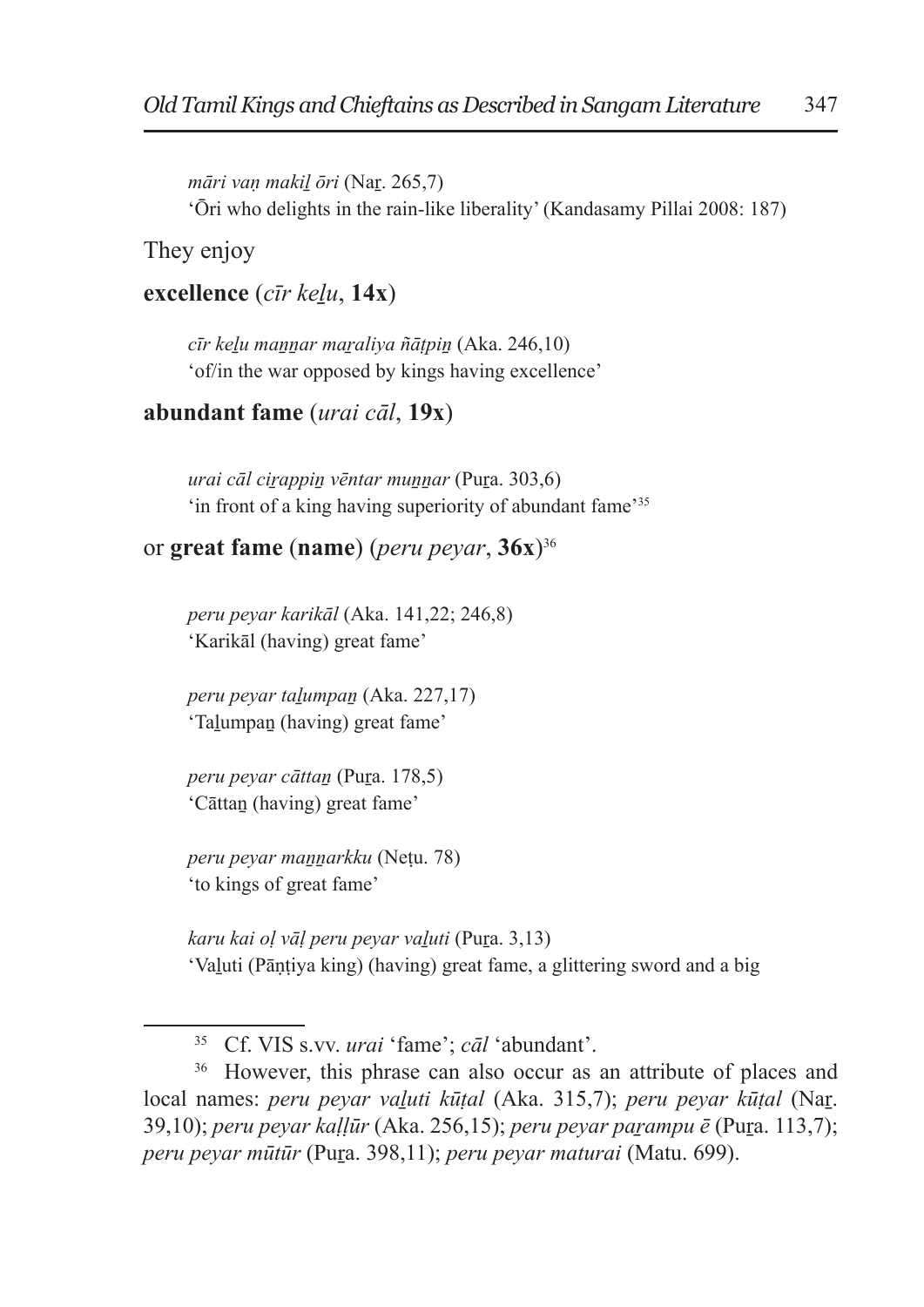hand'

Some of the above attributes occur in combinations, as it could be seen in many of the examples.

However, to make the picture more complete, we should also note the fact that there are some **negative attributes**, such as:

| pītu il                                                              | 'not having/without greatness'<br>$(3x:$ always with 'kings') |
|----------------------------------------------------------------------|---------------------------------------------------------------|
| <i>pīțu il mannar</i> (Pura. 93,4)                                   | 'kings without greatness'                                     |
| pīțu il mannar pōla (Aka. 125,21)                                    | 'like kings without greatness'                                |
| pīțu il mannar pukalcci vēņți (Pura. 148,5) 'kings without greatness |                                                               |
|                                                                      | desiring praise'                                              |

These are select attributes of the 'men of war'. Another topic would be to discuss the questions of totems, tutelary trees, elephants, drums and related symbolical possessions of kingly figures (cf. e.g. Kailasapathy 1968, Subrahmanian 1980).

## **4. Conclusion**

This paper could not be exhaustive, the Sangam literature with the various levels of contents is very broad and in fact can still be a rewarding topic for concentrated research, though much has already been done (cf. References). However, the above presentation offers a picture authentically reflecting select data scattered in the texts and at the same time displaying some of the stylistic features, the most important being the formulas repeatedly used with the individual figures. The references to 'public' figures are dispersed in both *akam* and *puram* types of poems. Both seem to draw a realistic picture, though in the *akam* poems this information forms a background of a more specific atmosphere of one-to-one human (mostly love) relations, which are emotionally charged. On the other hand, the general atmosphere of the other stream of the Sangam texts—the *puṟam*—offers a completely different picture, viz. a picture of public activities, duties and obligations not only of the kings, chieftains and tribal chiefs, but also of the male (and also female) population in general. Besides displaying heroism,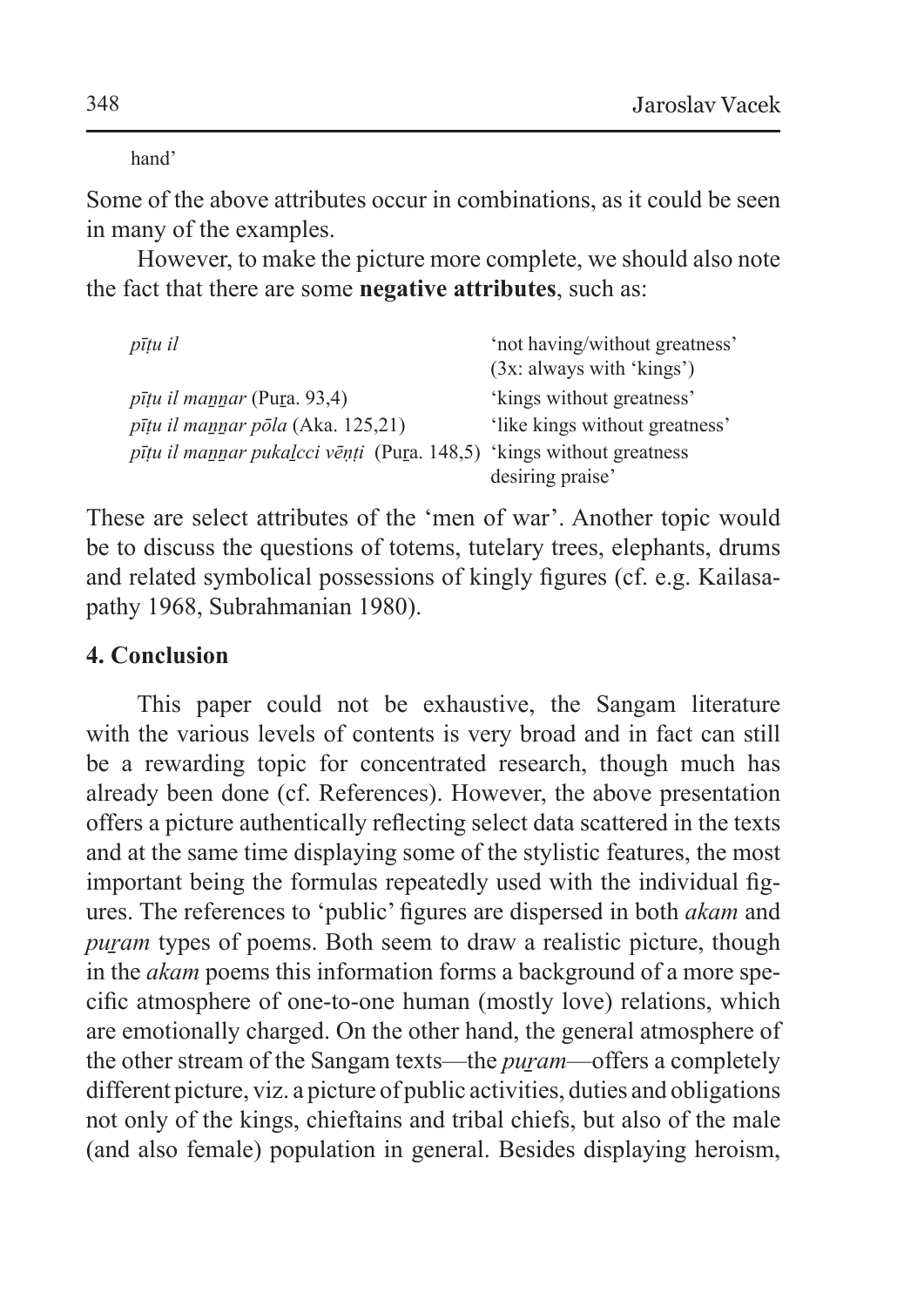the king is also obliged to protect. Perhaps the following poems from *Puranānūru* can serve as a good counterbalance to the 'love poems' of the *akam* genre, and at the same time as the right conclusion of this paper.

| nel um uyir anru ē nīr um uyir anru ē                                                                                                             | (Pura. $186.1$ ) |  |
|---------------------------------------------------------------------------------------------------------------------------------------------------|------------------|--|
| mannan uyirttu ē malar talai ulakam                                                                                                               | (Pura. 186,2)    |  |
| atanāl vān uvir enpatu arikai                                                                                                                     | (Pura. $186,3$ ) |  |
| vēl miku tānai vēntarku katan ē                                                                                                                   | (Pura. 186,4)    |  |
| Paddy is not life, water is not life. (1)<br>The King is the life $(in)$ this world of broad expanse. $(2)$<br>Therefore knowing 'I am life', (3) |                  |  |
| The duty of the king is an army with many spears.' (4)                                                                                            |                  |  |

However, it is not only the king who has obligations, everybody in this world has some duty to fulfil, which is expressed in the following verse with a dynamical gradation:

| īnru purantarutal en talai kațan ē      | (Pura. 312, 1)              |
|-----------------------------------------|-----------------------------|
| cānrōn ākkutal tantaikku kațan ē        | (Pura. 312,2)               |
| vēl vatittu kotuttal kollarku katan ē   | (Pura. 312.3)               |
| nannatai nalkal vēntarku katan ē        | (Pura. 312,4) <sup>37</sup> |
| oliru vāl aru camam murukki             | (Pura. 312,5)               |
| kaļiru erintu peyartal kāļaikku katan ē | (Pura. 312,6)               |

'Giving birth and protection is the duty on my part (1) Creating a wise man<sup>38</sup> is the duty of the father  $(2)$ 

<sup>38</sup> This translation follows VIS (s.v. *cānrōn*). However, the meaning of *cāṉṟōṉ* is broader, it can also mean 'great or noble' person, or even 'warrior'

<sup>&</sup>lt;sup>37</sup> Varia lectio *tannatai* for *na<u>nnatai</u>* appears not to suit the context, though VIS used this variant and explaned it as 'the village in the agricultural tract' (VIS s.v.; cf. also the TL). The present reading is to be found in Cāminātaiyar's and Turaicāmippillai's editions. The latter explains it as follows: *nall olukkattaik karpippatu* 'teaching a good conduct'. The reading is also alliterating with the next lexeme. Though Madhava Menon (2011: 478) also uses the variant *taṇṇaṭai*, he translates it as 'to train him to disport himself properly.' See also the Italian translation below.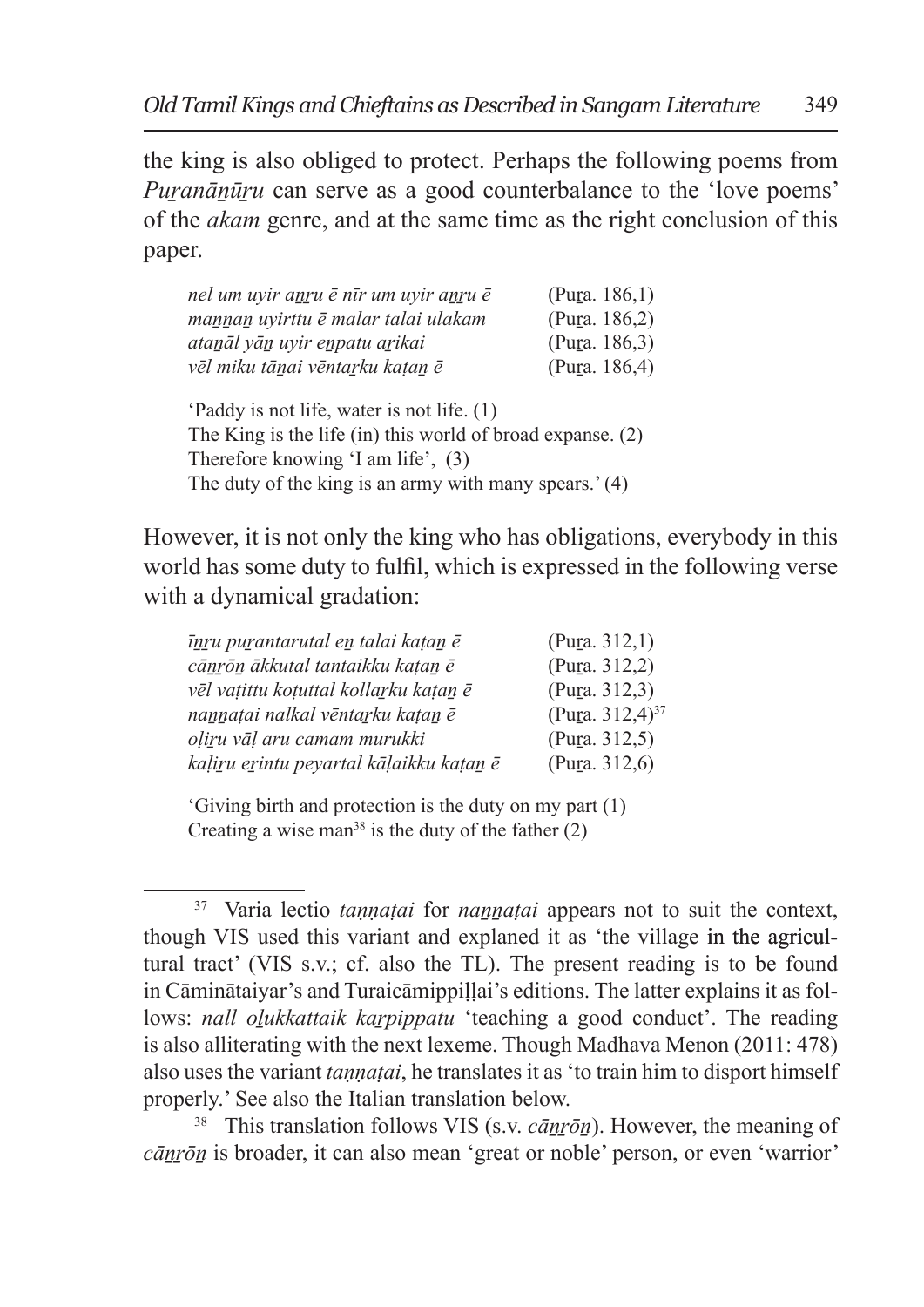Sharpening and giving (him) a lance is the duty of the smith (3) Providing good training is the duty of the king (4) Winning the rare (or hard) war with a (bright) shining sword (5) Felling (killing) an elephant and returning back is the duty of the young hero (of the desert tract)'  $(6)^{39}$ 

## **References:**

- *AKANĀNŪRU*. Kalirriyānay nirai. tiru po vē Cōmacuntaranār elutiya patavurai viḷakkavuraikaḷuṭaṉ*.* Ceṉṉai etc. 1970.
- *AKANĀṈŪṞU*. maṇimiṭai pavaḷam. nittilakkōvai. Ceyyuṭkaḷ 121–400. tiru po vē Cōmacuntaraṉār eḻutiya patavurai viḷakkavuraikaḷuṭaṉ*.* Ceṉṉai etc. 1970.
- *AKANĀṈŪṞU.* Mūlamumuraiyum. Uraiyāciriyar ku. ve. pālacuppiramaṇiyaṉ. Puttakam 1, 2. Cennai: Niyū ceñcuri puk havus (pi) lit, 2007(2).
- (cf. TL s.v.). Cf. also Italian *un uomo eccellente* (Note 39 below).

 $39$  Cf. the Italian translation by Panattoni (2002): Metterlo al mondo e allevarlo è mio primo dovere. Farne un uomo eccellente è il dovere di suo padre. Appuntire una lancia e dargliela è il dovere del fabbro. Educarlo alla buona condotta è il dovere del re. Far strage con la spada lucente nella terribile battaglia 5 e tornare dopo aver abbattuto un elefante è il dovere di quel torello.

Concerning the first line, Panattoni underlines the fact that it refers to the mother, who is speaking: Parla la madre di un giovane guerriero (2002: 355, note 127).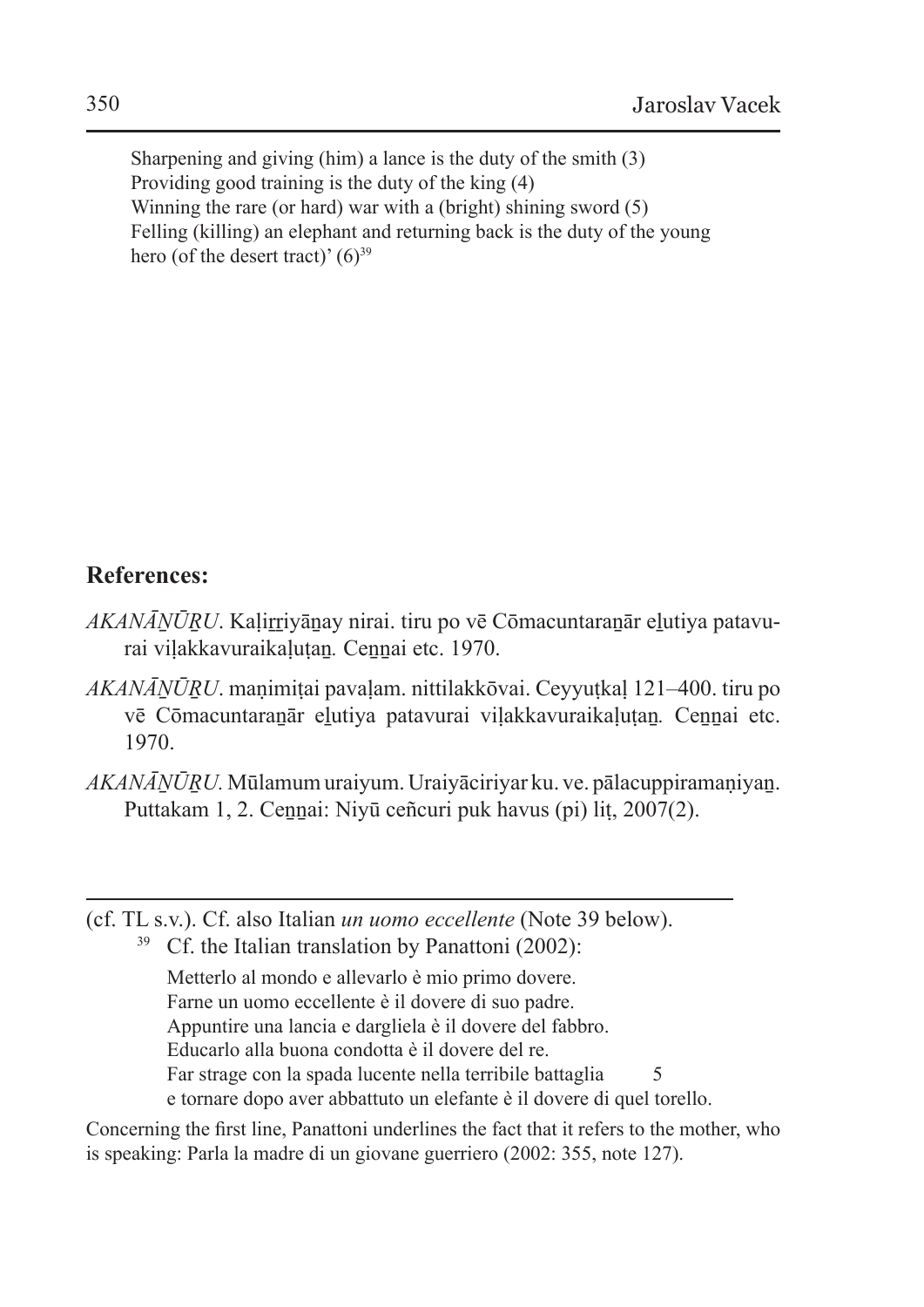- *AKANĀṈŪṞU*. Nāvalar Tiru Na Mu Vēṅkaṭacāmi Nāṭṭār, Karantaik Kaviyaracu Ra Veṅkatācalam Pillai ivarkalāl elutipperra patavurai vilakkavuraikalutan; Pākanēri Ve Peri Pala Mu Kācivicuvanātan Cettiyār avarkalāl veliyitapperratu. Cennai etc. 1970.
- Balambal, V. 1998. *Studies in the History of the Saṅgam Age*. Delhi: Kalinga Publications.
- Dakshinamurthy, A. 2001. *The Narrinai Four Hundred*. Translated by A. Dakshinamurthy. Madras: International Institute of Tamil Studies.
- Elayaperumal, M. 1975. *Grammar of Aigkurunuuru with Index*. University of Kerala, Trivandrum.
- Govindarajan, C. 2010 (1<sup>st</sup> ed. 1983). The Chola Kings of the Sangam age. In: S. V. Subramanian and K. D. Thirunavukkarasu (eds). *Historical Heritage of the Tamils*. Madras: International Institute of Tamil Studies: 222–234.
- Gurukkal, R. 2010. *Social Formations of Early South India.* Oxford: Oxford University Press.
- Ilakkuvanār, S. 1963. *Tholkāppiyam (in English) with Critical Studies*. Madurai: 'Kural Neri' Publishing House.
- Jotimuttu, P. 1984. *Aiṅkuṟunūṟu, The Short Five Hundred*. Translation with Introduction and Notes. Madras: The Christian Literature Society.
- Kailasapathy, K. 1968. *Tamil Heroic Poetry.* Oxford: Clarendon Press.
- Kanakasabhai Pillai, V. 1904. *The Tamils 1800 Years ago*. Madras and Bangalore: Higginbotham & Co (Nabu Public Domain Reprints, n.d.).
- Kandasamy Pillai, N. 2008. *Naṟṟiṇai*. *Text and Translation*. Translated by N. Kandasamy Pillai. Presented by V. Arasu, M., Kannan. Pondycherry: IFP, Publications Hors série n° 7.
- Lehmann, Th. and Th. Malten. 1992. *A Word Index of Old Tamil Caṅkam Literature.* Stuttgart: Franz Steiner Verlag.
- Madhava Menon, T. 2011. *The Puranaanuuru (Tamil Sangam Classic)*. Translated and Interpreted by T. Madhava Menon. Thiruvananthapuram: International School of Dravidian Linguistics.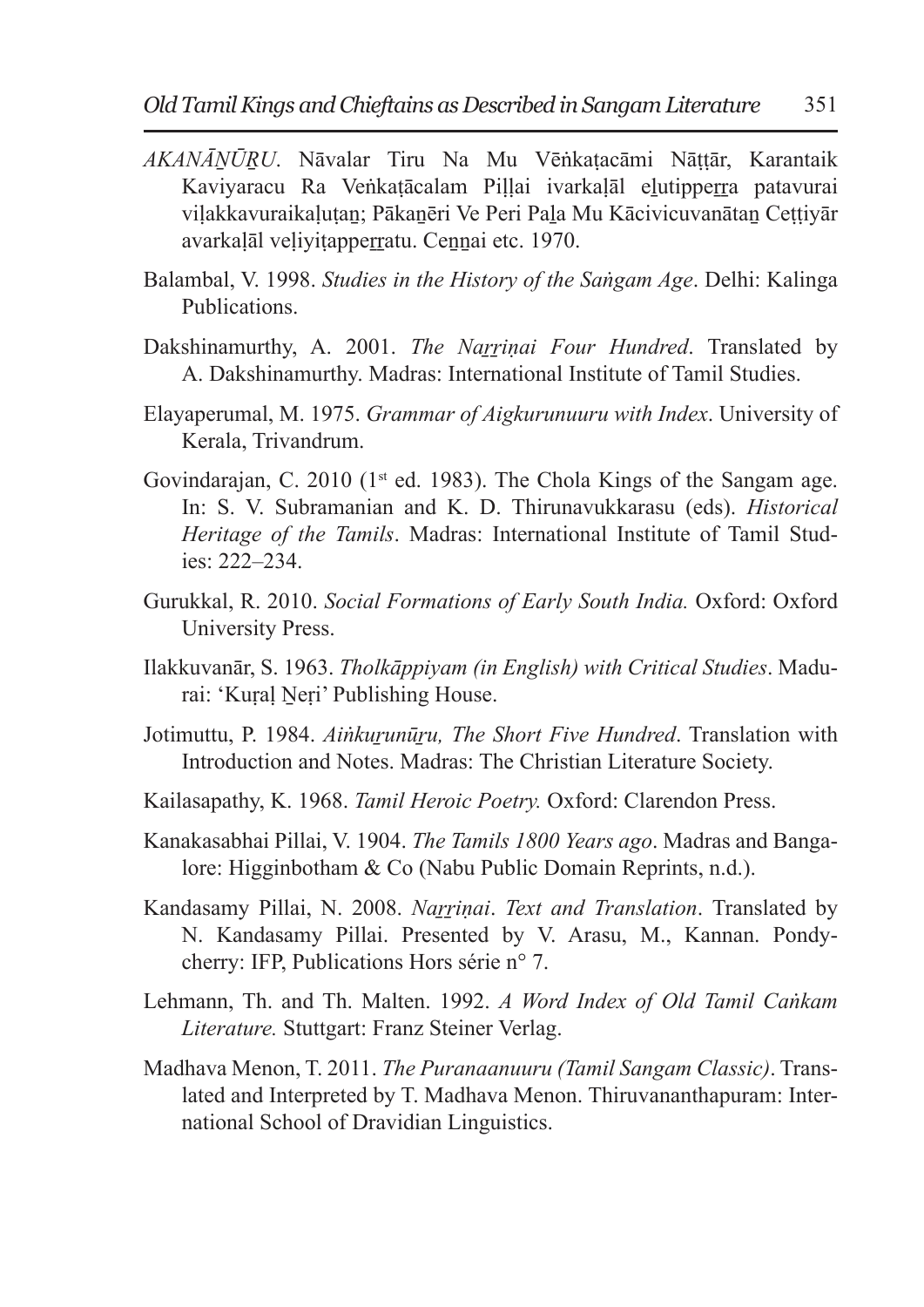- Mahadevan, I. 2009. Vestiges of Indus Civilisation in Old Tamil. *Tamilnadu Endowment Lecture.* Tiruchirapalli: Tamilnadu History Congress, 6<sup>th</sup> Annual Session, 9–11 October 2009.
- Monier Williams, M. 1899. *A Sanskrit-English Dictionary*. Oxford: Clarendon Press.
- Murugan, V. 2000. *Tolkāppiyam in English*. Chennai: Institute of Asian Studies.
- *NAṞṞIṆAI NĀṈŪṞU*. A Nārāyaṇacāmi Aiyar avarkaḷ eḻutiya uraiyum viḷakkamum. Tirunelvēli, Ceṉṉai. 1967.
- *NARRINAI*. Mūlamum uraiyum. Uraiyāciriyar ku. Ve. Pālacuppiramaniyan. Cennai: Niyū ceñcuri puk havus (pi) lit, 2007(2).
- Panattoni, E. (transl.). 2002. *Quattrocento poesie di guerra. Puranānūru*. Milano: Ariele.
- Pillai, K. K. 1979 (2nd edition 2008). *Historical Heritage of the Tamils*. Chennai: MJP Publishers.
- *Poruḷ.* = *Poruḷatikāram* (*meyppāṭṭiyal, uvamaiyiyal, ceyyuḷiyal, marapiyal*). Pērāciriyar urai. Tirunelvēli, Cennai: Caivacittānta ... Kalakam. 1951.
- PPTI = Subrahmanian, N. 1966. *Pre-Pallavan Tamil Index (Index of Historical Material in Pre-Pallavan Tamil Literature)*. Madras: Madras University Historical Series No. 23.
- *PUṞANĀṈŪṞU MŪLAMUM PAḺAIYA URAIYUM*, makāmakōpāttiyāya tākṣiṇātyakalāniti ṭākṭar U. Vē. Cāminātaiyaravarkaḷ – (Patippāciriyar). Cennai. 1971.
- *PUṞANĀṈŪṞU*, cittāntakalāniti, uraivēntār Auvai Cu Turaicāmippiḷḷai avarkaḷ viḷakkavuraiyuṭaṉ. Tirunelvēli etc. 1973.
- Raju, S. 2010 (1st ed. 1983). The chieftains of the Sangam age. In: S. V. Subramanian and K. D. Thirunavukkarasu (eds). *Historical Heritage of the Tamils.* Madras: International Institute of Tamil Studies: 253–265.
- Ramachandran, C. E. 1974. *Ahananuru in its Historical Setting*. Madras: University of Madras.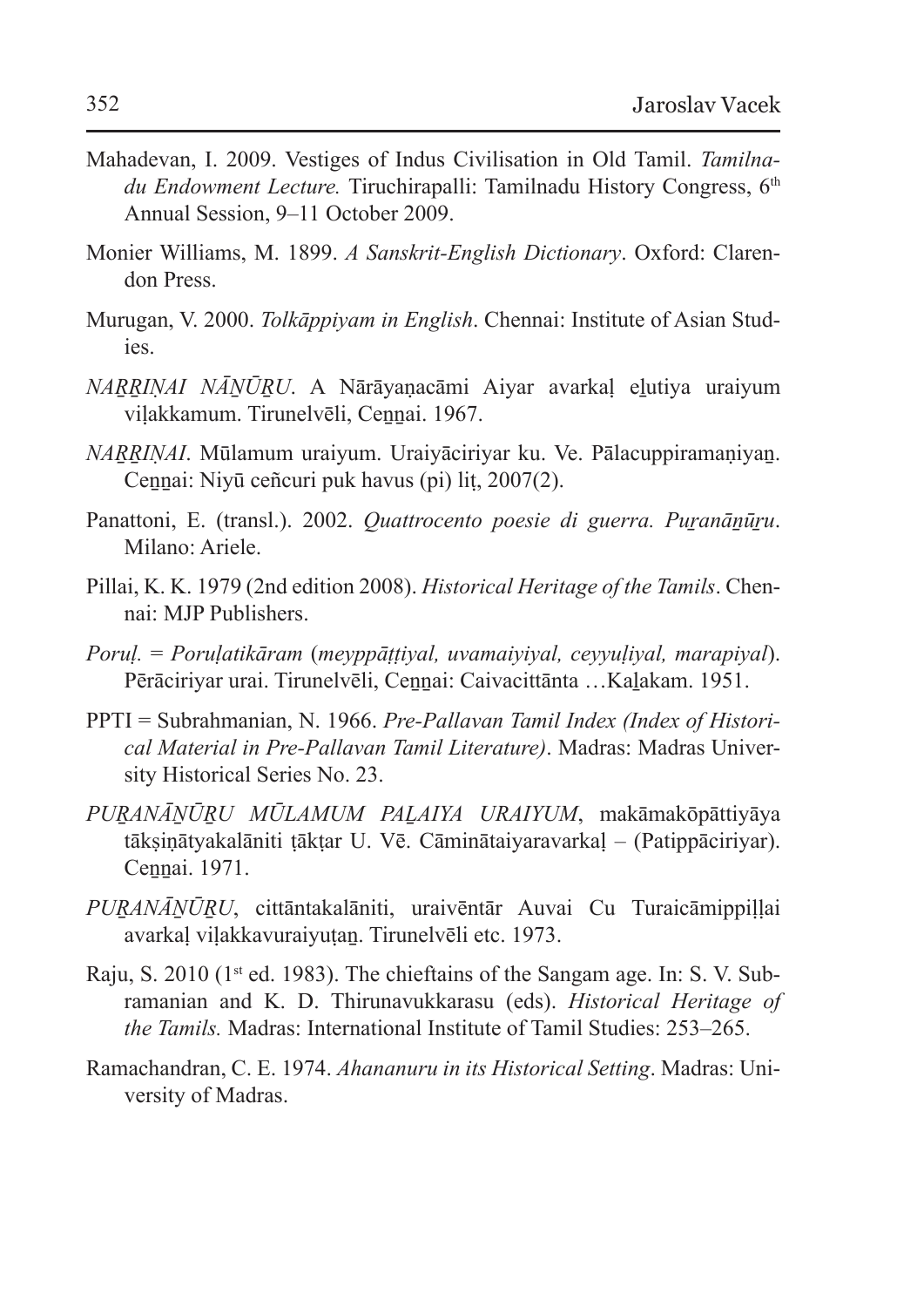- Rangaswamy, M. A. D. 1968. *The Surnames of the Caṅkam Age, Literary and Tribal*. Madras: University of Madras.
- Shanmugam Pillai, M. and D. E. Ludden. 1976. *Kuruntokai. An Anthology of Classical Tamil Love Poetry*. Madurai: Koodal Publishers.
- Sivaraja Pillai, K. N. 1932. *The Chronology of the Early Tamils. Based on the Synchronistic Tables of their Kings, Chieftains and Poets Appearing in the Sangam Literature.* Madras: University of Madras (reprint 1984. New Delhi: Asian Educational Services).
- Srinivas Iyengar, P. T. 1929. *History of the Tamils. From the Earliest Times to 600 A.D.* Madras: Coomaraswamy Naidu & Sons (repr. as Srinivasa Iyengar, P. T. 2001. New Delhi–Madras: Asian Educational Services).
- Subrahmanian, N. 1980. *Sangam Polity*. Madurai: Ennes Publications.
- Subramanian, S. V. and K. D. Thirunavukkarasu (eds). 2010 (1<sup>st</sup> ed. 1983). *Historical Heritage of the Tamils*. Madras: International Institute of Tamil Studies.
- Sundramathy, L. G. and I. Manuel. 2010. *Tolkāppiyam Poruḷatikāram (An English Translation with Critical Notes)*. Thiruvananthapuram: International School of Dravidian Linguistics.
- SVS 1972 = Subramanian, S. V. 1972. *Grammar of akanaanuuRu with Index*. Trivandrum: University of Kerala.
- SVS 2004 = Subramanian, S. V. 2004. *Tolkaapiyam in English. Content and Cultural Translation (With Short Commentary).* Chidambaram: Meyyappan Pathippagam.
- Swaminathan, A. 2010 ( $1<sup>st</sup>$  ed. 1983). The Chera Kings of the Sangam age. In: S. V. Subramanian and K. D. Thirunavukkarasu (eds). *Historical Heritage of the Tamils.* Madras: International Institute of Tamil Studies: 206– 221.
- Thirunavukkarasu, K. D. 1994. *Chieftains of the Sangam Age*. Madras: International Institute of Tamil Studies.
- Umamaheswari, P. B. 2010 ( $1<sup>st</sup>$  ed. 1983). The Pandya Kings of the Sangam age. In: S. V. Subramanian and K. D. Thirunavukkarasu (eds). *His-*